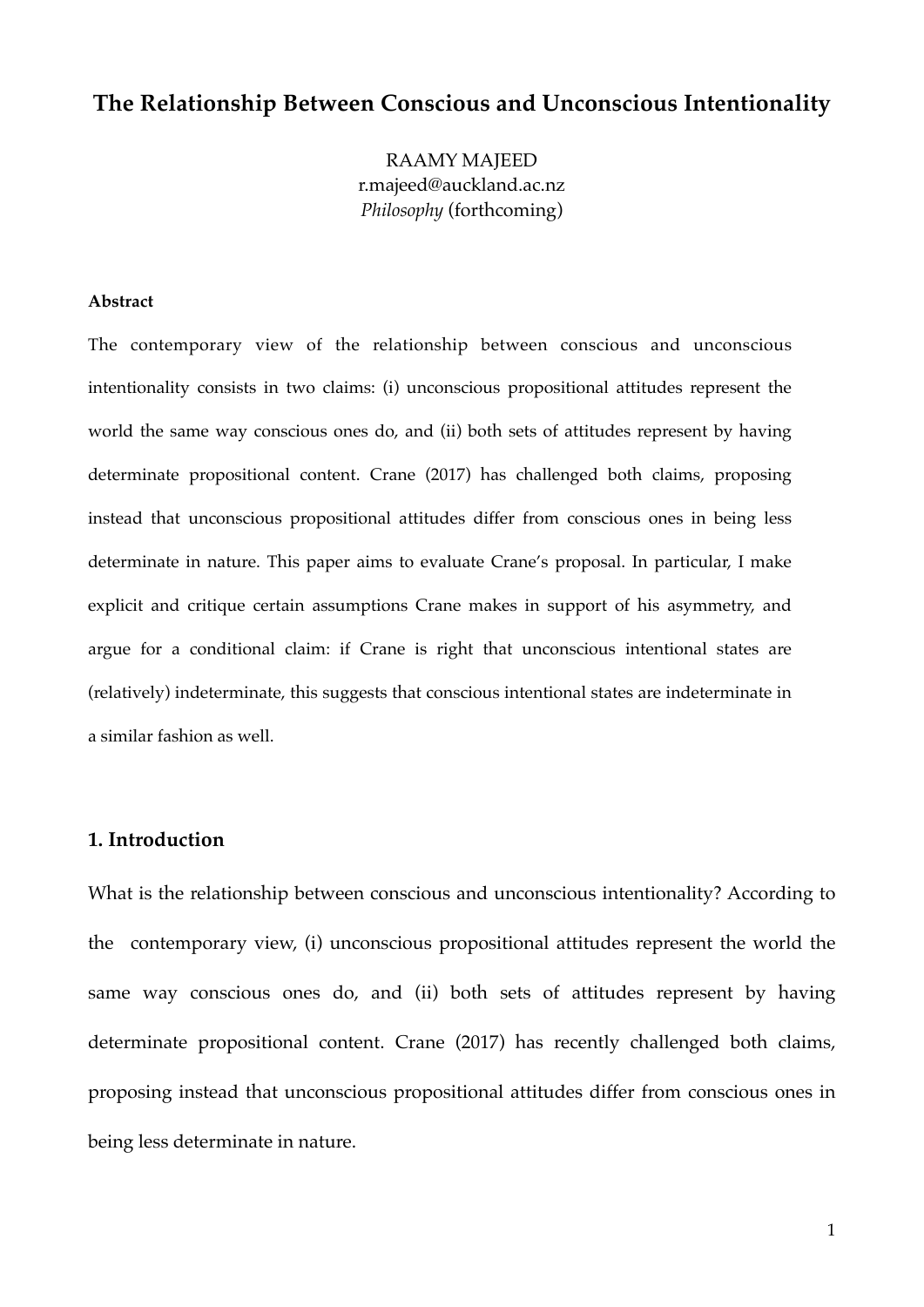With regards to this comparison, Crane's primary focus is the structure of unconscious psychological reality. Analytic philosophers on the whole don't tend to ask questions about the unconscious, let alone inquire into its intentional aspects. On the rare occasion when they have done so, they have tended to deny the existence of unconscious intentional states (e.g. Searle, 1992). The rest of us seem to assume that what goes for conscious intentionality also goes for that of the unconscious. Crane, drawing inspiration from Freud, prefers a different view: the unconscious comes with its own rules and principles[.](#page-1-0)<sup>[1](#page-1-0)</sup> More specifically, and I now speak for Crane not Freud, the unconscious is holistic in nature, and its contents are far less determinate than those present in consciousness.

<span id="page-1-3"></span><span id="page-1-2"></span>It is instructive to put this in Crane's own terminology. According to Crane, beliefs are always unconscious, and are to be contrasted with thoughts, which are always conscious[.](#page-1-1)<sup>[2](#page-1-1)</sup> Moreover, Crane introduces the notion of a 'worldview', which consists of a subject's entire system of belief, i.e. their entire *unconscious* representation of the world. The crux of Crane's position is that a worldview 'can be less specific, coherent and determinate than ordinary psychological ascriptions often suggest' (2017, p. 2).

We do not find an argument for this view in Crane's paper. What we find, rather, is an explanation for why we have been misled into thinking that unconscious propositional attitudes represent the world in the same way conscious ones do. In summary:

<span id="page-1-0"></span><sup>&</sup>lt;sup>[1](#page-1-2)</sup> This reading of Freud is due to Wollheim (1971). See also Freud (1953–1964).

<span id="page-1-1"></span><sup>&</sup>lt;sup>[2](#page-1-3)</sup> Nothing hangs on this in the present context. If you disagree with Crane, you can simply substitute his claims about 'belief' for those about 'unconscious belief', and claims about 'thought' for those concerning 'conscious thought'.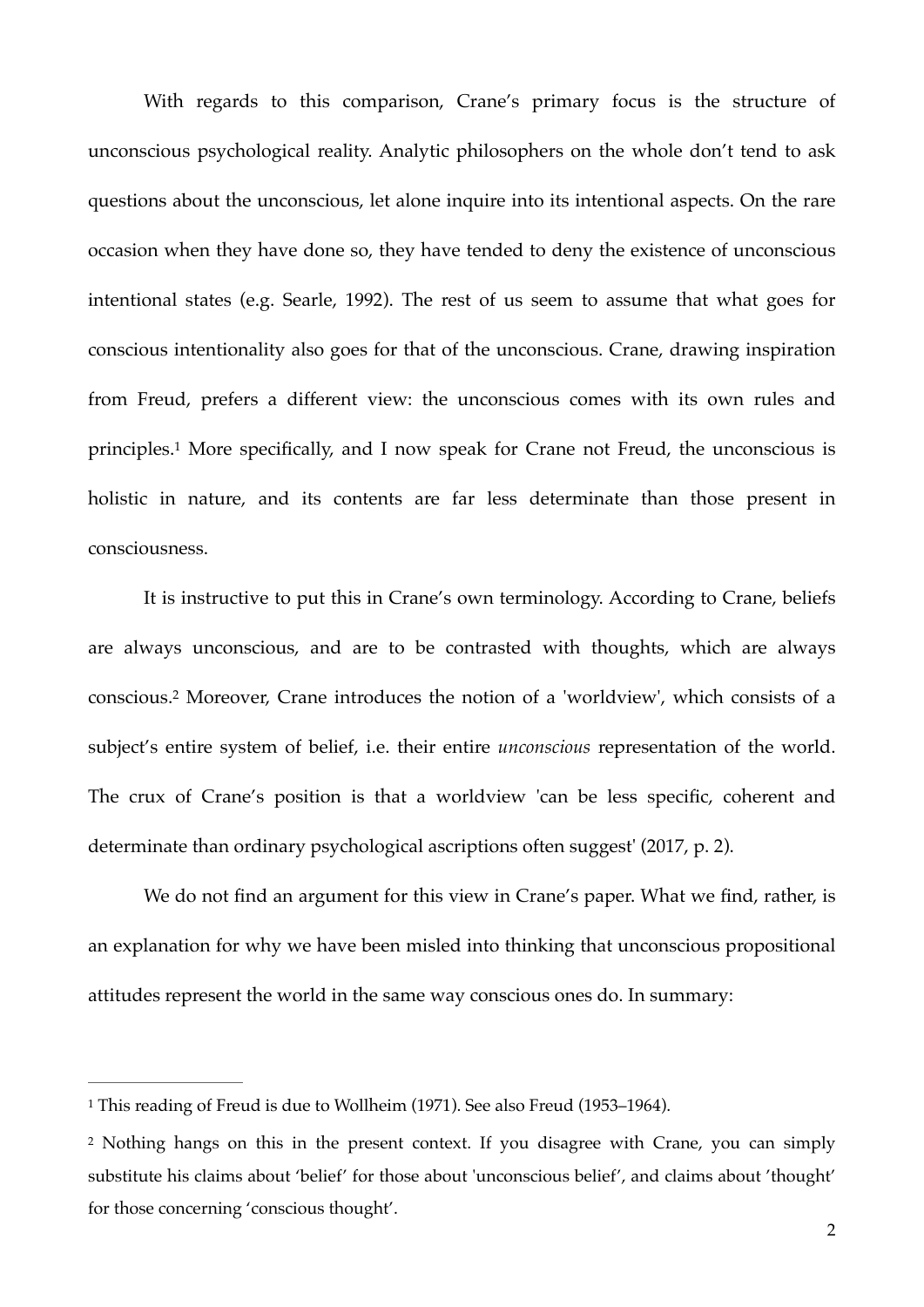My hypothesis is that cognitive science, commonsense psychology and psychoanalysis all operate with a conception of the unconscious as something that has a causal structure which is modelled by the attributions of propositional content by the theorist or the therapist. In order for these attributions to provide a successful interpretation of the unconscious mind, there is no requirement that they correspond in any straightforward sense to individual inner states with determinate propositional contents. The same is true of the subject's own first-person reflections on their worldview, and on their unconscious motivations. (Crane 2017, pp. 18–19)

Investigations into the nature of intentionality tend to start with the assumption that at least some propositional attitude ascriptions are true. For example, consider the ascription, 'Zita believes that Freud lived in North London'. What would it take for this ascription to be true? Typically, we think propositional attitude ascriptions are made true by individual inner states with determinate contents. The ascription concerning Zita, then, is true just in case she actually has an inner state with the content <Freud lived in North London>. Crane's insight is that such ascriptions, *when concerning unconscious intentionality*, can be true even if there are no individual mental states with determinate contents. That is, they can be true even if the structure of unconscious intentionality is far less determinate than these practices suggest.

,

This is no doubt a controversial position, but one to which I am, nevertheless, sympathetic. My contention is with the caveat. Why think the grounds for believing that unconscious intentional states are indeterminate stop at the level just below consciousness? Put another way, if unconscious intentional states are (relatively)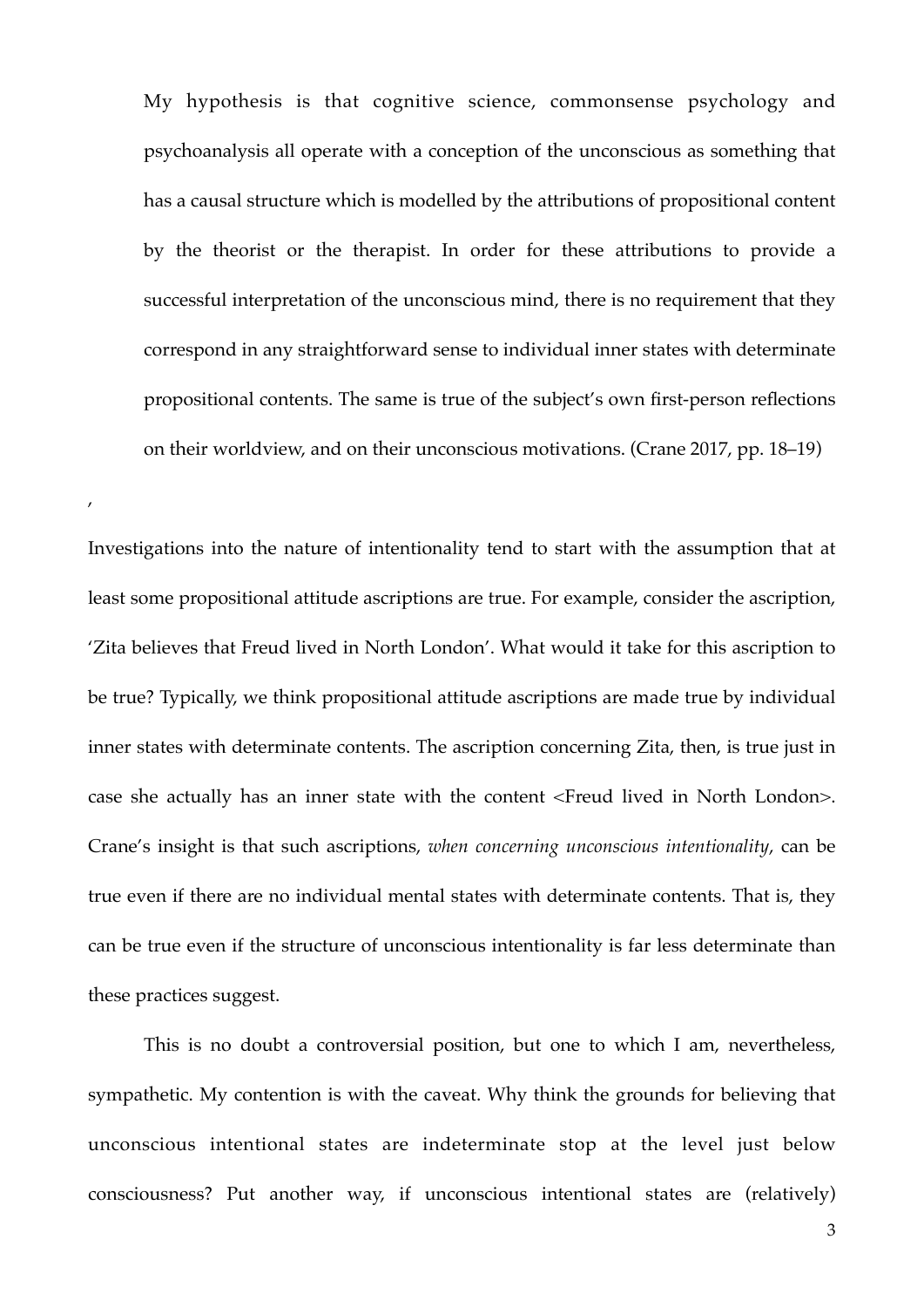indeterminate, why aren't conscious intentional states likewise indeterminate? This paper aims to address this question.

In what follows, I tease out certain key assumptions Crane makes in support of his proposal. First, I argue that Crane's claim that unconscious intentional states are (relatively) indeterminate rests on adopting a version of interpretationism, which holds that the nature of unconscious belief can be understood in terms of interpretation. Here I also make the point that since Crane doesn't adopt interpretationism wholesale, this allows him room to consider conscious intentional states, e.g. thoughts, as still being determinate (§2). I then turn to why Crane thinks thoughts are, as a matter of fact, determinate. I argue that implicit in Crane's reasoning must be a controversial form of sententialism, which holds that we (mostly) think by tokening sentences in a natural language (§3). Finally, I go on to raise some doubts about this form of sententialism by way of challenging Crane's proposed asymmetry (§4). I conclude that if Crane is right that unconscious intentional states are (relatively) indeterminate, this suggests that conscious intentional states are indeterminate in a similar fashion as well.

## **2. Interpretationism about belief**

Precisely in what sense are (unconscious) beliefs supposed to be indeterminate? According to Crane, 'A lot of what we believe is incomplete, partial, confused, and even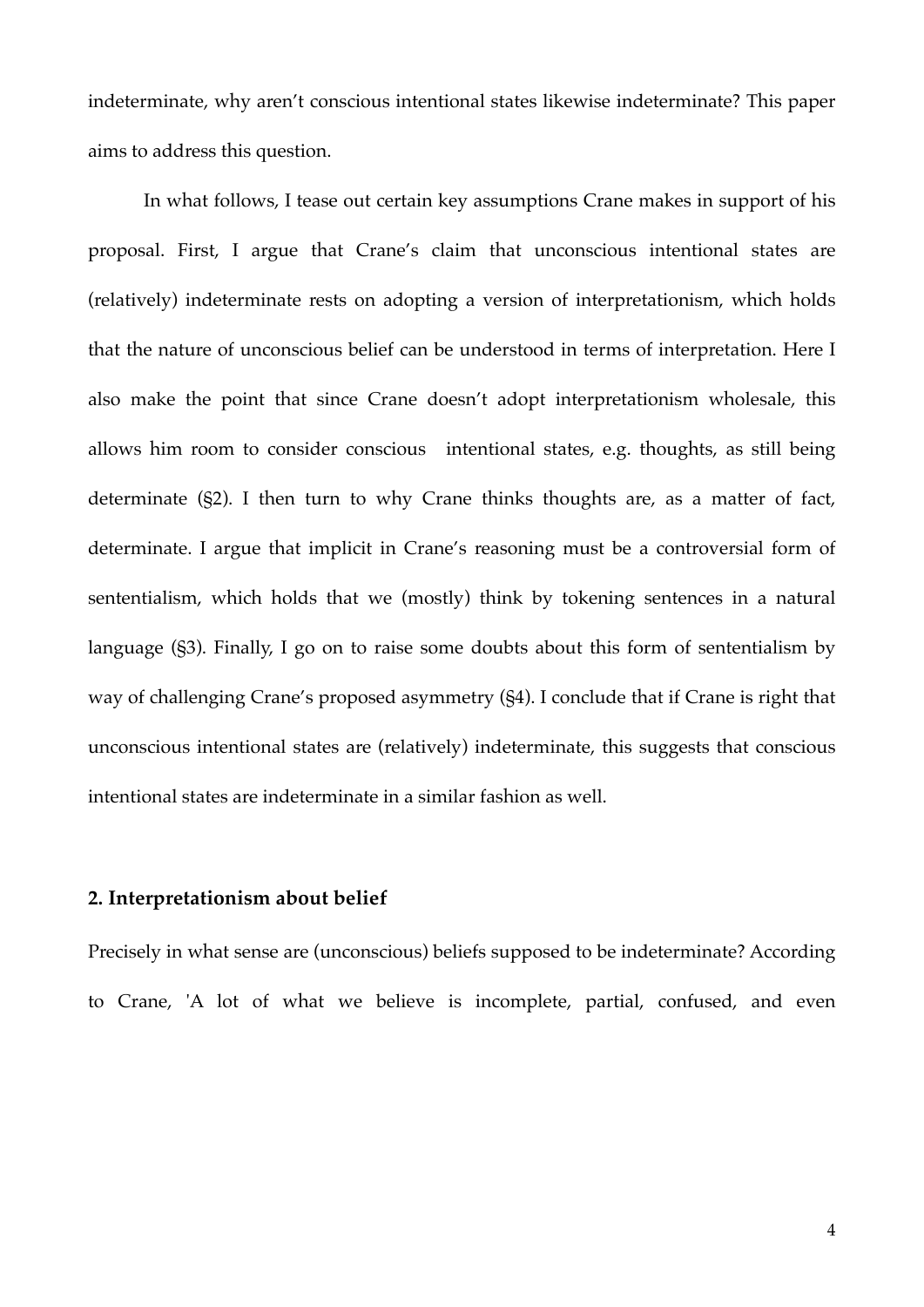<span id="page-4-1"></span>contradictory'(2017, p. 11). Crane takes this as a datum; one that needs explaining.<sup>[3](#page-4-0)</sup> But before we get to an explanation, I think it also calls for clarification.

Some insight into what Crane means by unconscious states being 'indeterminate' can be found by considering discussions of indeterminacy in the context of interpretation. (This isn't a stretch because interpretation, as we shall see shortly, is central to Crane's proposal). To begin, following Child (1994), we can make a distinction between two kinds of indeterminacy. Both problematise the standard assumption that propositional attitudes have determinate contents. But they do so in different ways. The first better speaks to the notion of incomplete or partially formed beliefs. Here the problem is with ascribing 'fullblown' propositional attitudes to subjects owing to the context-dependent nature of mental descriptions, which result in vague or borderline cases. This is best seen by example:

Consider, for instance, a child who is learning to use the word 'sister', and who has reached a stage where she knows that 'sister' applies to her own sisters, but does not realise that someone can be a sister without being a sister of hers. (Child, 1994, p. 69)

Such cases, according to Child, are borderlines cases where it is indeterminate whether subjects have the relevant beliefs, e.g. that the child believes that Katy is her sister. Crucially, such indeterminacy arises not because there is no fact of the matter about which competing ascriptions best describe the subject's propositional attitudes, but because 'the [3](#page-4-1) Crane argues that this datum is best explained by the view that treats propositional attitude ascriptions as (mere) models, as opposed to the standard picture which takes such ascriptions to

<span id="page-4-0"></span>coincide with individual belief states with determinate content.

<sup>5</sup>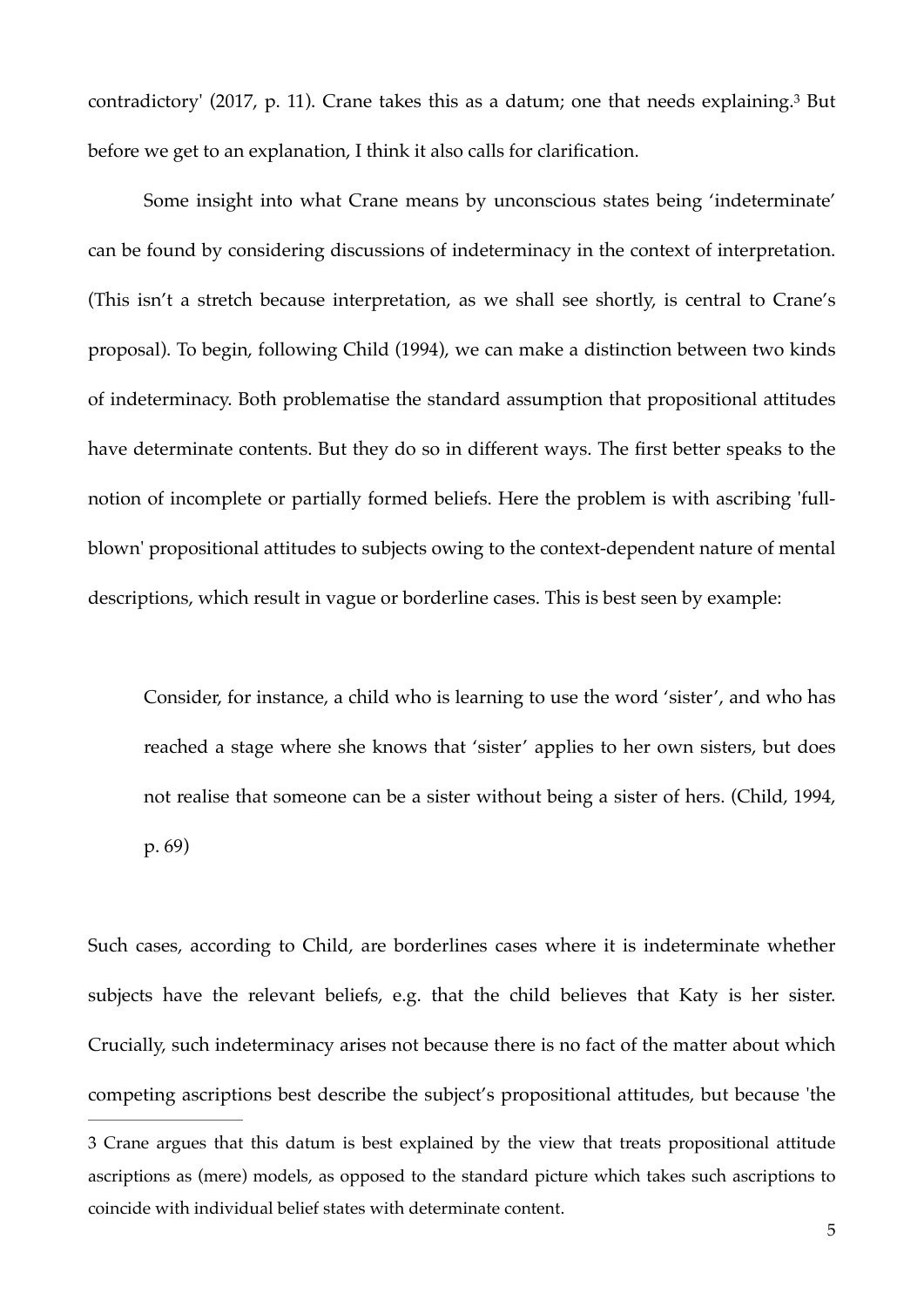facts of the matter are not reportable by simple ascriptions of the form '*S* believes that *p*'' (p. 70).

<span id="page-5-2"></span>The second type of indeterminacy, by contrast, arises precisely because there is no fact of the matter about which competing ascriptions best describe a subject's propositional attitudes. This is the *indeterminacy of interpretation*, owing to Davidson (1974) and developed further by Dennett (1991)[.](#page-5-0)<sup>[4](#page-5-0)</sup> As Child reads Davidson, this kind of indeterminacy, ultimately, is a product of different methods of interpretation being empirically equivalent. In brief, given that an agent's choice is determined jointly by their beliefs and desires, there will be numerous distinct ascriptions of beliefs and desires which will equally explain their choice. Some of these ascriptions can be eliminated when we require ascriptions to count for not just a single choice but a whole host of data. Nevertheless, it is possible that not all such ascriptions can be thus eliminated, in which case there will be competing propositional attitude ascriptions that prove empirically equivalent.[5](#page-5-1)

<span id="page-5-3"></span>What we have yet to explain is why an empirical equivalence results in there being no fact of the matter of which ascriptions are correct. One could insist, for instance, that there is an individual belief state, with determinate propositional content, which actually explains the subject's choice — regardless of whether their dispositional profile underdetermines which belief we should ascribe to them from a set of competing beliefs.

<span id="page-5-0"></span>Note: this is not to be confused with Quine's (1960) indeterminacy of translation. [4](#page-5-2)

<span id="page-5-1"></span><sup>&</sup>lt;sup>[5](#page-5-3)</sup> For Crane, the holism of the intentional 'guarantees' that we can't have one-to-one mappings between individual beliefs and their dispositional profiles (p. 13).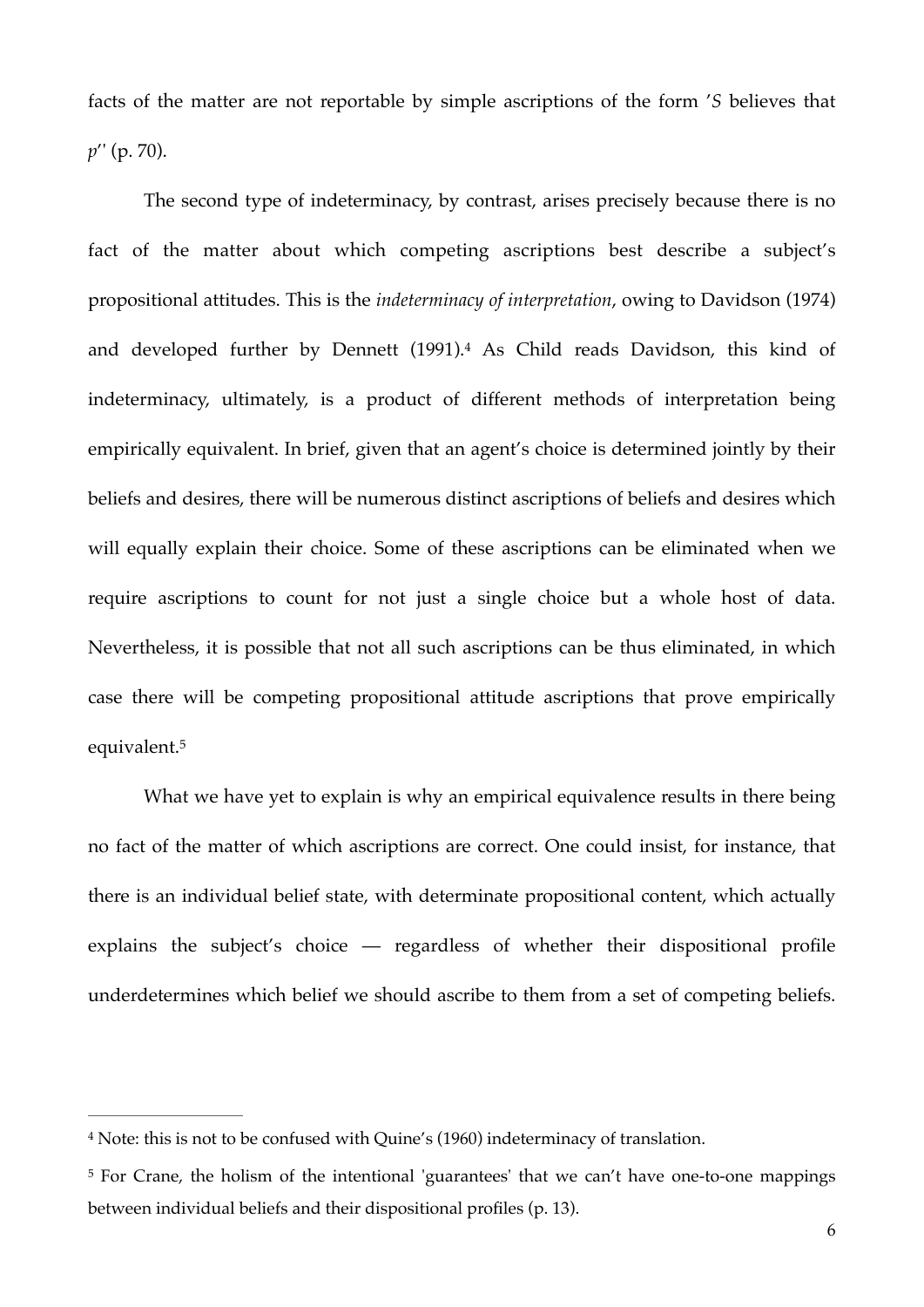The key assumption for both Davidson and Dennett is interpretationism. According to such an interpretationism:

*all there is* to being a true believer is being a system whose behaviour is reliably predictable via the intentional strategy, and hence *all there is* to really and truly believing that *p* (for any proposition *p*) is being an intentional system for which *p* occurs as a belief in the best (most predictive) interpretation. (Dennett, 1987, p. 29)

The strategy in question is the intentional stance, where we treat a subject as a rational agent who has beliefs and desires, and whose actions can be explained on the basis of their having these mental states. Interpretationism tells us that our being able to adopt this strategy to successfully predict the behaviour of a subject is constitutive of this subject having the relevant beliefs and desires.

The commitments of interpretationism concerning belief, thus understood, do not entail the indeterminacy of interpretation. However, they do so when coupled with the aforementioned claim about empirical equivalence. If all there is for a belief ascription to be true is for that ascription to be the most predictive ascription that could be assigned by an interpreter, and if there are distinct belief ascriptions which are empirically equivalent, and *ergo* equally predictive, there will be no fact of the matter about which belief, amongst a set of competing beliefs, is actually had by the agent. The difference between Davidson and Dennett is that Dennett thinks this framework allows for an even more radical form of indeterminacy, where distinct empirically equivalent methods of interpretation may sometimes ascribe beliefs with *conflicting* propositional contents.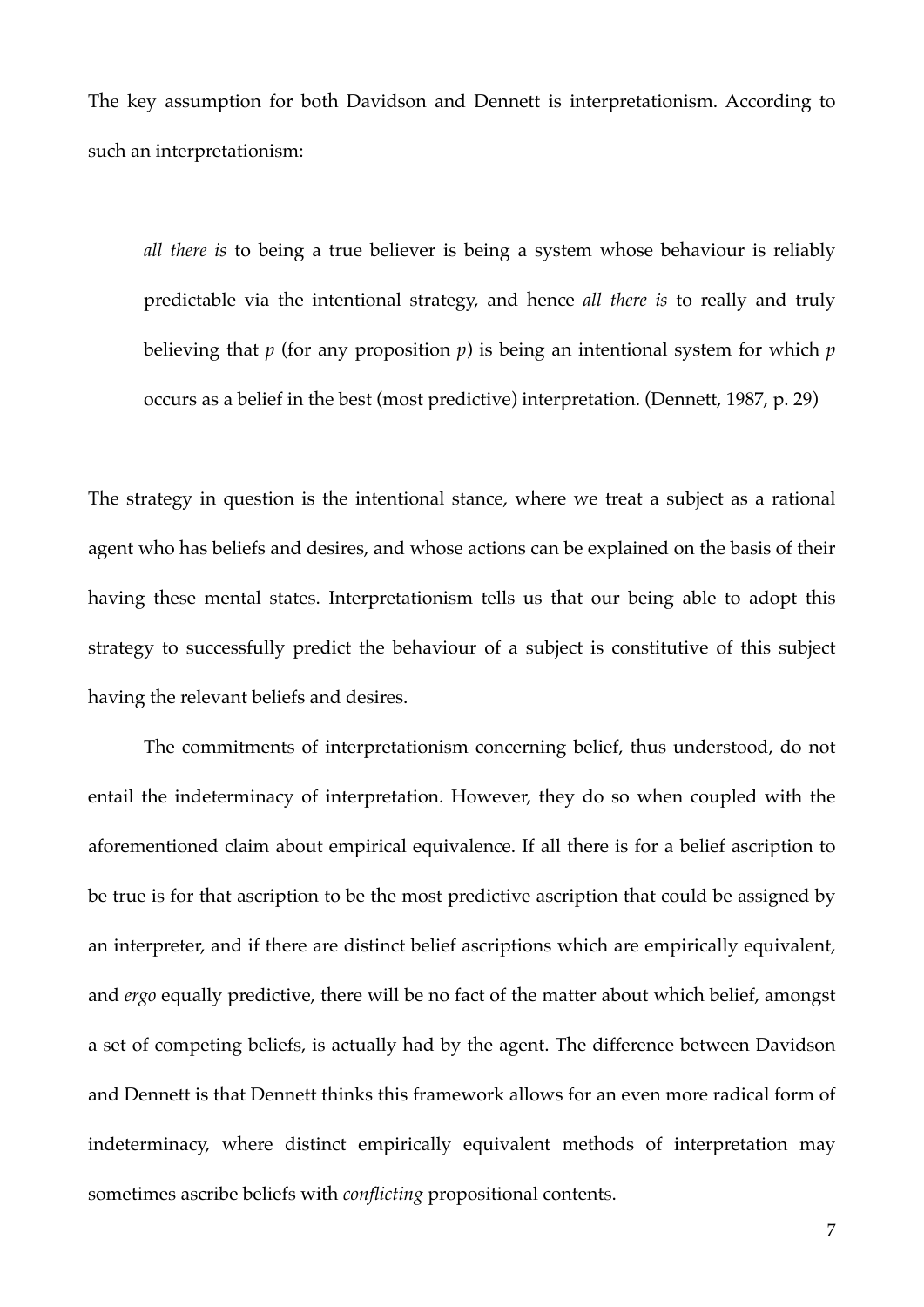Crane's datum, i.e. that unconscious beliefs can be 'incomplete, partial, confused, and even contradictory', allows for both forms of indeterminacy specified by Child. His main focus, and the kind of indeterminacy peculiar to the unconscious, however, is the second. That is to say the indeterminacy of our worldview, which Crane takes as a datum, primarily has to do with an absence of any facts that determine which competing, even conflicting, ascriptions best describe a subject's worldview. In this way, we see that interpretationism is crucial to understanding Crane's proposed worldview.

But that is not all. Interpretationism also helps explain why conscious intentionality mightn't suffer from the same kind of indeterminacy. In brief, interpretationism for Crane doesn't hold true for all forms of intentionality.His example is the intentional activity of interpretation itself: 'For one thing, interpretation itself is a mental activity, so we cannot expect all intentionality to be explained in terms of interpretation … Conscious acts of interpretation do not require interpretation to give them their content' (2007, pp. 14–15). If that's right, i.e. if conscious intentional states gain their contents not by interpretation but through some other means, this tells us that it might be possible for them to have determinate contents — even if the competing ascriptions that best describe them prove to be empirically equivalent. So the fact that interpretation doesn't apply to conscious intentional states explains why it might be possible for such states to be determinate. Let us now look at why they must be determinate on Crane's picture.

## **3. Sententialism about thought**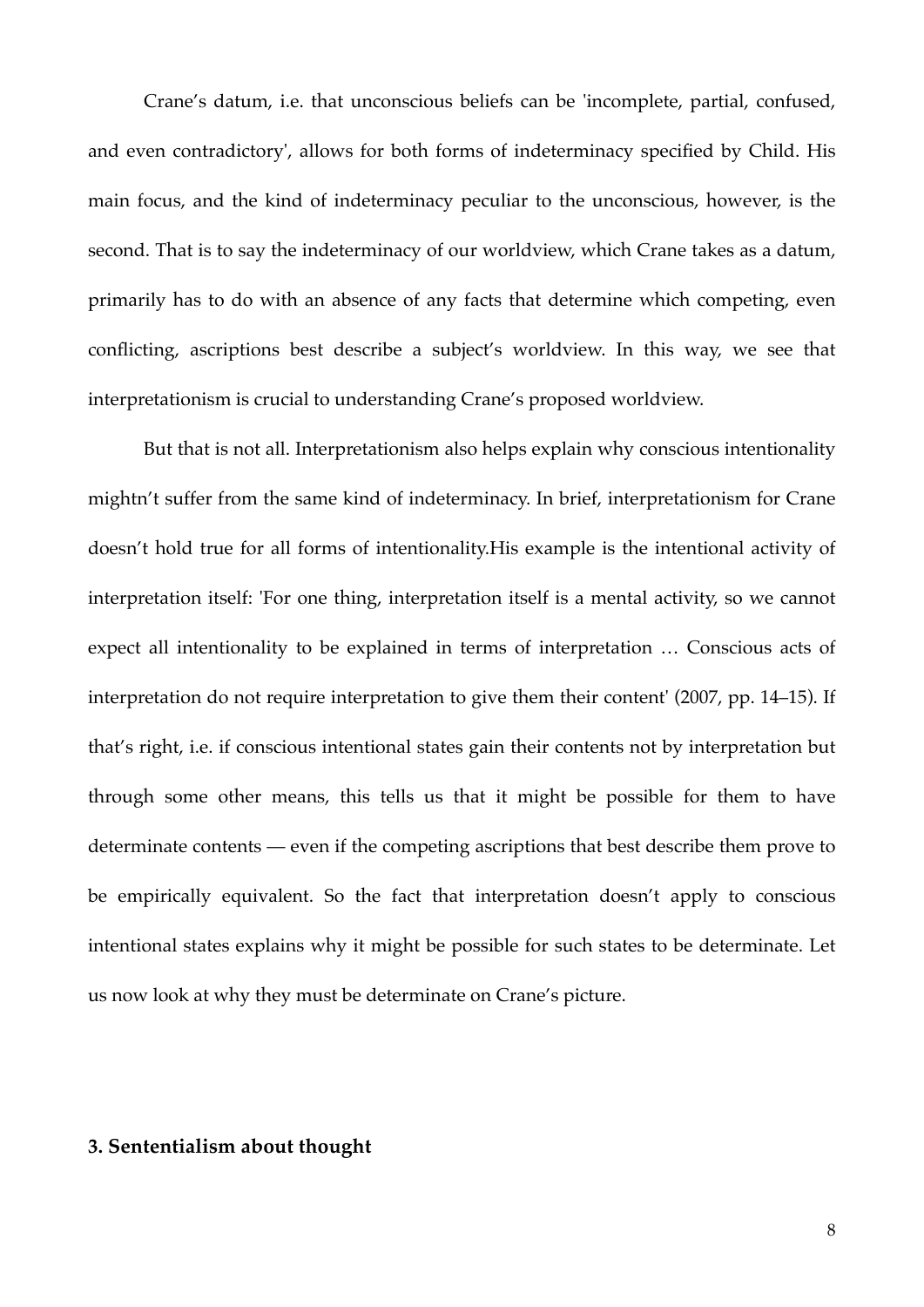According to Crane, conscious thoughts are determinate in a way (unconscious) beliefs are not. This is supposed to hold true for thoughts we have about our beliefs as well. The idea, roughly, is as follows.

According to the contemporary view, when we introspect what we believe, we bring to conscious awareness the determinate contents of these beliefs, whereas when we make up our minds, we impose a certain determinate structure on the contents of our indeterminate mental states and thereby make them determinate. Crane seeks to collapse this distinction. As we saw, the contents of unconscious beliefs are not determinate propositional contents waiting to be discovered. Rather, unconscious intentionality tends to be indeterminate, and what we do when we introspect is make a conscious judgement as to the contents of our beliefs, which in turn imposes on them a certain determinate structure. Introspecting our beliefs, then, is akin to making up our minds.

One way to unpack this idea is to suppose that the act of judgement involves picking out a single belief-content from the set of competing contents we may ascribe to a subject's belief — even when the subject is oneself. For example, it may be indeterminate whether I truly believe that the Prime Minster is clumsy. However, introspection involves considering an array of belief contents I may ascribe to myself (e.g.  $\langle$ he is $\rangle$ ,  $\langle$ he isn't $\rangle$ ), which is typically followed by a conscious judgement as to which belief content I should ascribe to myself. In this way, though the contents of beliefs themselves may be indeterminate, our conscious awareness of the content of any given belief involves determinate content. Another way of making this point is to say that when we introspect our beliefs, we in effect *interpret* them using certain determinate propositional contents. As Crane puts it, the 'central phenomenon here is interpretation. To model an aspect of a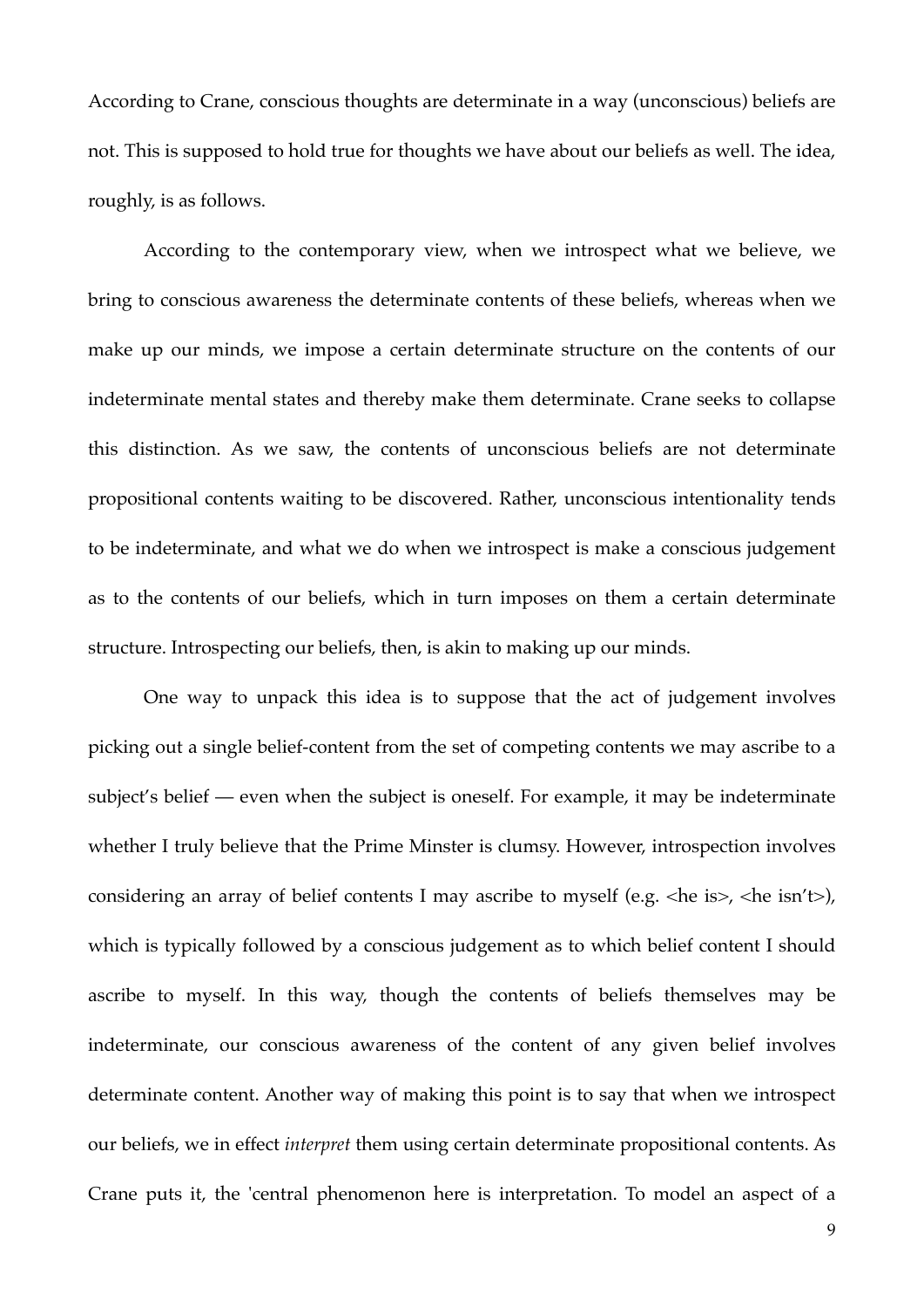worldview with a proposition is to interpret it' (2017, p. 14). For Crane, this holds true whether we are interpreting our own worldview or the worldview of others.

But why does making a conscious judgement assign a fixed determinate content to a belief? For instance, why can't judgements themselves have indeterminate content? According to Crane, an answer lies in the way conscious judgements involve language:

The clearest way in which the content of a worldview can become the content of a conscious judgement is when one says something, either aloud or to oneself … When we use words to express our beliefs, often by uttering a sentence, we impose an order on what we think which can then make our subsequent dispositions more determinate. (Crane, 2017, p. 14)

The process of discovering what you believe, like that of making up your mind, involves articulating the contents of your beliefs in language, which inevitably ascribes determinate contents to these beliefs. As Dennett puts it, 'our linguistic environment is forever forcing us to give — or concede — precise verbal expression to convictions that lack the hard edges verbalization endows them with' (1987, p. 21).

So far we have been considering thoughts we have about what we believe. But the same is supposed to hold true for thoughts which don't bear on any of our beliefs. In most cases, to entertain a thought in consciousness, according to Crane, is to entertain a mental representation via the use of language, which inevitably results in our thoughts having determinate content. At this point it is worth being clear on the scope of Crane's proposal.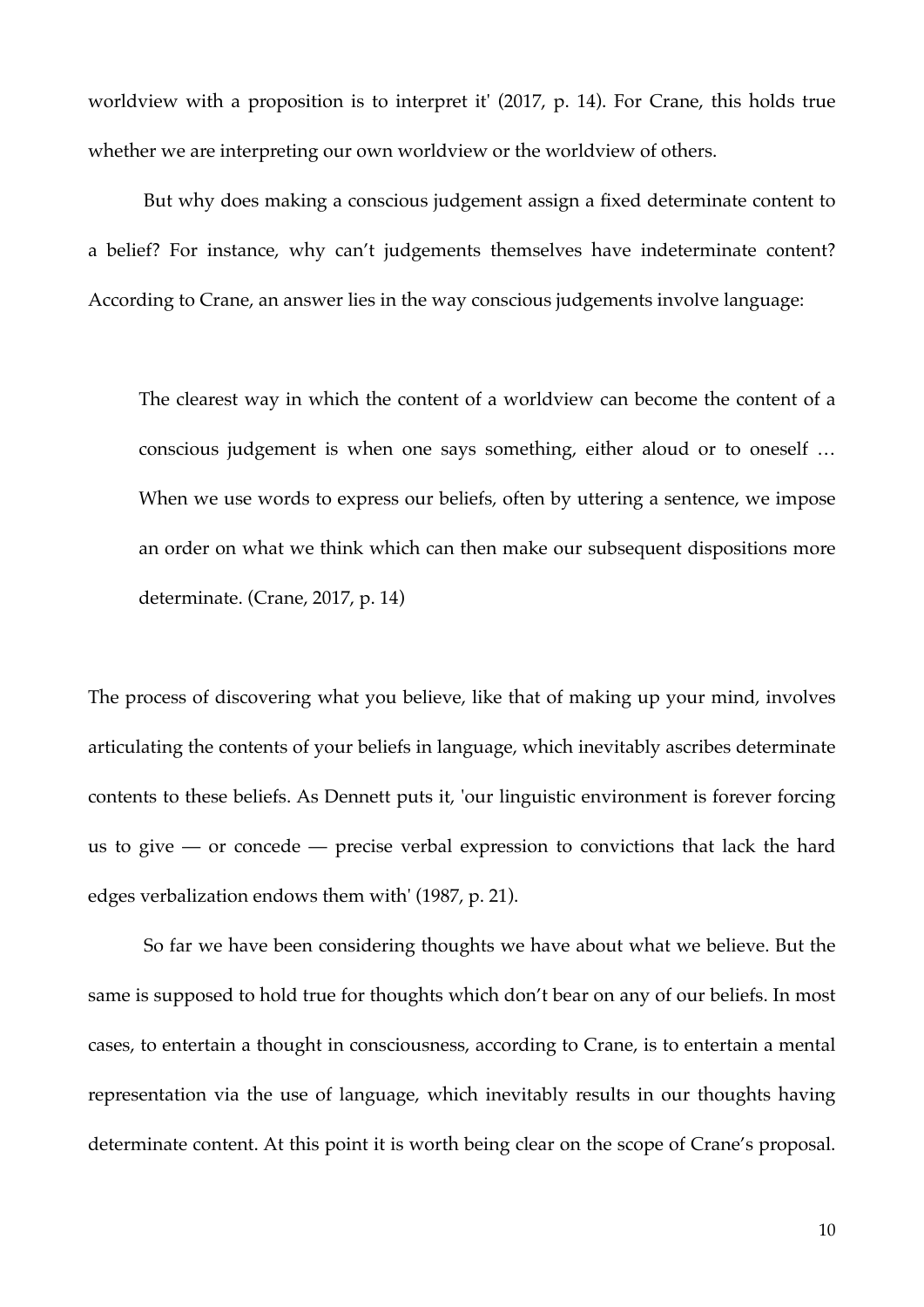He doesn't just assume that some of our thoughts are more determinate than our beliefs, but that thoughts, in general, are more determinate than our beliefs.<sup>6</sup>

<span id="page-10-3"></span>This is also precisely the point at which the proposal becomes questionable. Crane's proposed asymmetry between conscious and unconscious intentionality seems to be grounded in the not entirely uncontroversial premise that all, if not most, conscious thought is linguistic. Crane considers this explicitly in earlier work: 'Maybe the 'vehicle' of the content of a conscious thought is words running through your mind' (Crane, 2013a, p.  $171$  $171$  $171$ ).<sup> $7$ </sup>But this is something that needs to be more than mere speculation for the present purpose. A full-blown critique of the contemporary conception of the relationship between conscious and unconscious intentionality, as it turns out, rests on this very premise.[8](#page-10-2)

<span id="page-10-5"></span><span id="page-10-4"></span>To clarify, I don't think there is enough textual evidence to establish that Crane actually assumes that all, if not most, thoughts are linguistic. My claim, rather, is that Crane must assume that most thoughts are linguistic because otherwise he doesn't have support for his proposed asymmetry. Put another way, it remains unclear whether Crane

<span id="page-10-0"></span><sup>&</sup>lt;sup>[6](#page-10-3)</sup> Crane's actual conclusion is even bolder, i.e. that there is a significant difference between the structures of unconscious and conscious intentionality. To establish this conclusion, Crane must hold that linguistic representation is not just a feature of our thoughts, but of all, if not most of, our conscious intentional states — be they thoughts, judgements, hopes, desires, imaginings, and so on. For the sake of simplicity, in this paper I will restrict my discussion to thoughts.

<span id="page-10-1"></span>Likewise, elsewhere Crane notes that 'often we think in words' (2016, p. 15), which shows a [7](#page-10-4) sympathy towards, though not a full-blown commitment to, the view that thinking is typically linguistic in nature

<span id="page-10-2"></span><sup>&</sup>lt;sup>[8](#page-10-5)</sup> The are other ways to maintain the asymmetry which Crane does not consider. E.g. you could suppose*, à la* Pitt (2004), that phenomenal character alone suffices to confer conscious thoughts their determinate character. See Kriegel (2014) for a survey, and Vicente and Jorba (2019) for a response. It is worth noting that Vicente and Jorba's response is motivated by a view concerning linguistic thinking similar to Crane's.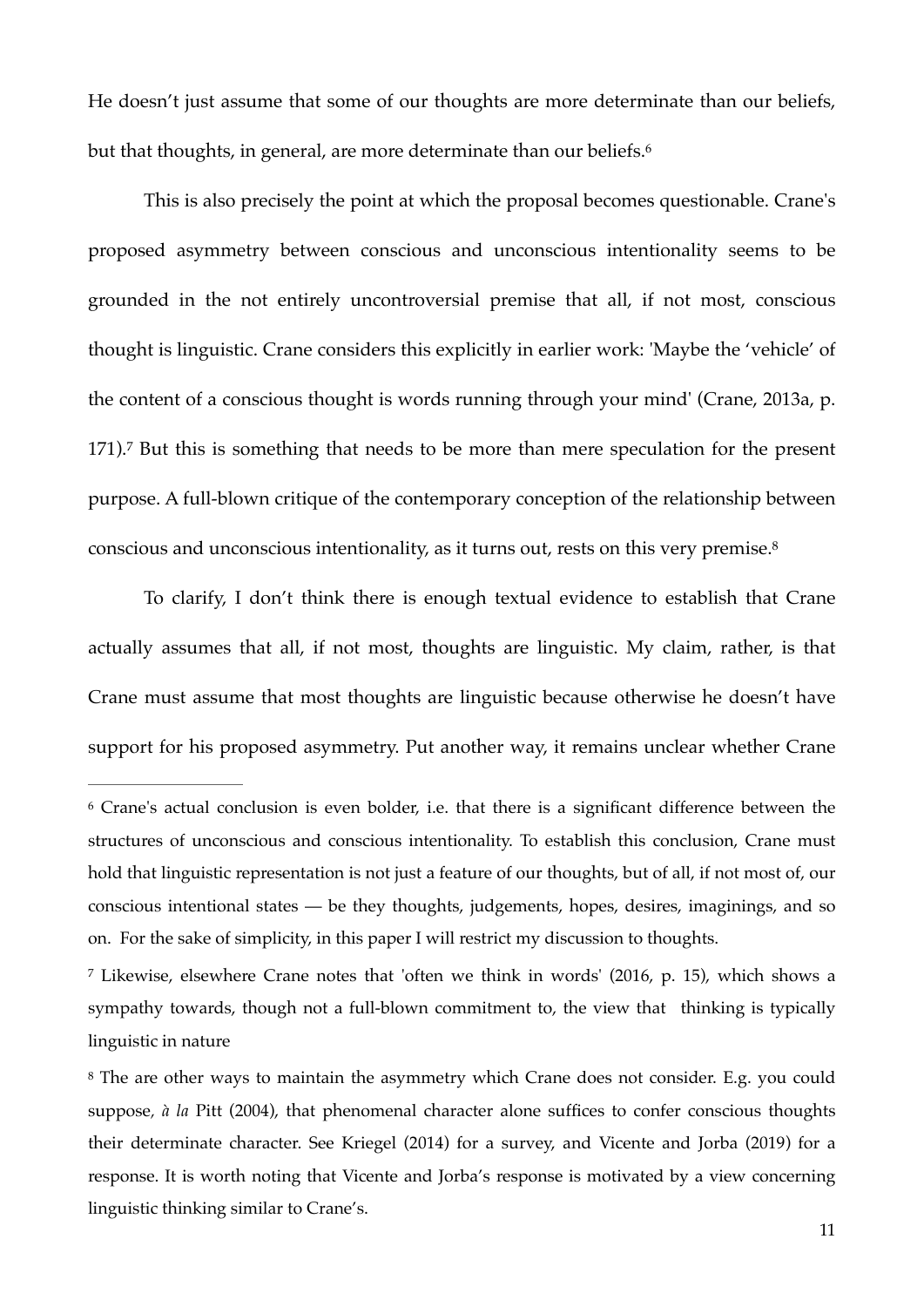actually makes this assumption. But I think it is reasonable to suggest that he must assume it given that all he says by way of supporting the view that conscious states are more determinate than unconscious ones consists of the aforementioned passages; ones where the determine nature of conscious states is attributed to our use of words.[9](#page-11-0)

<span id="page-11-5"></span><span id="page-11-4"></span>It is also important to clarify here the distinction between mental representation which is linguistic in form and that which is propositional. At minimum, for a representation to have propositional content is for it to have the kind of content which can betrue or false. The contents of sentences are often propositional in nature.<sup>[10](#page-11-1)</sup> But not all propositional content is, arguably, sentential or linguistic in form. The content of a map can, arguably, be propositional in nature. For instance, the Sydney map represents Bondi Beach as being to the southeast of the Harbour Bridge. On this basis, it can be said to have the propositional content <Bondi Beach is to the southeast of the Harbour Bridge>.<sup>[11](#page-11-2)</sup> The point of contention is not whether thoughts are propositional, but whether they are linguistic. In particular, whether they involve sentences, composed of words.

<span id="page-11-7"></span><span id="page-11-6"></span>The view that thoughts are sentences (or sentence-like) is a version of s*ententialism*: roughly, the view that mental representation is linguistic in nature[.](#page-11-3)<sup>[12](#page-11-3)</sup> Sententialists divide

<span id="page-11-0"></span><sup>&</sup>lt;sup>[9](#page-11-4)</sup> I am grateful to an anonymous referee for raising this concern.

<span id="page-11-1"></span><sup>&</sup>lt;sup>[10](#page-11-5)</sup> Not all sentences are propositional, e.g. sentences which express imperatives aren't propositional because they are neither true nor false.

<span id="page-11-2"></span><sup>&</sup>lt;sup>11</sup>Whether the same could be said for the content of pictures is a point of contention. Crane (2009) denies that pictures have propositional content on grounds that propositions, unlike the contents of pictures, can be asserted or denied, and can stand in logical relations. See Grzankowski (2015) and Camp (2018) for a reply.

<span id="page-11-3"></span> $12$  Advocates of this view include Sellars (1956), Harman (1973), Fodor (1975), Gauker (1994), Carruthers (1996), and Devitt and Sterelny (1999).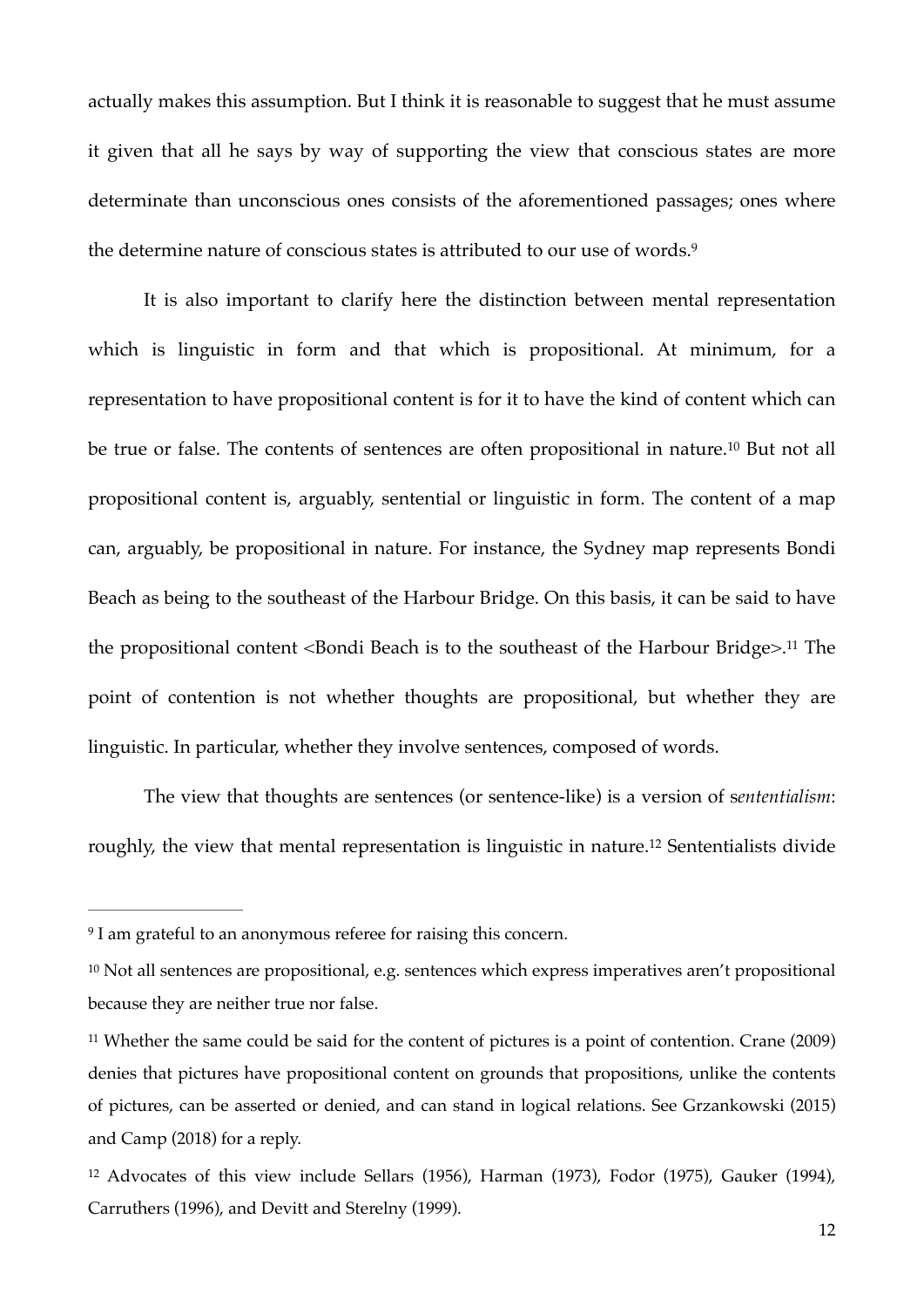into two. Those who accept the language of thought hypothesis, as championed by Harman (1973) and Fodor (1975), claim that our thoughts are sentences in aa non-natural language or *mentalese*. The rest assume that our thoughts aren sentences in a natural language. The point for us is that 'the hard edge of determinacy' conferred to our thoughts for both Dennett and Crane is an inevitable consequence of the use of natural language; it is the use of words that 'impose an order on what we think' (Crane, 2017, p. 14). Consequently, the topic under investigation is the view according to which when you token a thought that *p*, you token a sentence in some natural language that means *p*. As an English speaker, when I think of my friend that he likes anything sweet, I token the English sentence 'he likes anything sweet'. If I spoke Polish, I might token the Polish sentence, 'On lubi wszystko, co jest słodkie', and so on.[13](#page-12-0)

<span id="page-12-1"></span>Both forms of sententialism are controversial, but both forms of it are also very much live options. Since it is the natural language version of sententialism which is integral to Crane's proposal, we can put the plausibility of the language of thought hypothesis aside. The obvious question is, How plausible is the natural language version of sententialism? This is an important question, one which is directly relevant for our purposes. However, we should be careful to make a distinction between the natural language version of sententialism, as commonly understood, and the more literal reading

<span id="page-12-0"></span><sup>&</sup>lt;sup>[13](#page-12-1)</sup> It is not obvious why Crane focusses on the natural language version of the language of thought, as a mental language, *à la* Fodor, would seem to possess the sorts of discrete symbols that could also render thoughts determinate. I would like to leave this as an open possibility alongside other ways thoughts could be determinate, e.g. via their phenomenal profiles. I suspect Crane himself doesn't entertain this possibility because he is sceptical that this version of the language of thought hypothesis is true on grounds that, for an empirically testable hypothesis, we still lack any empirical basis to accept it.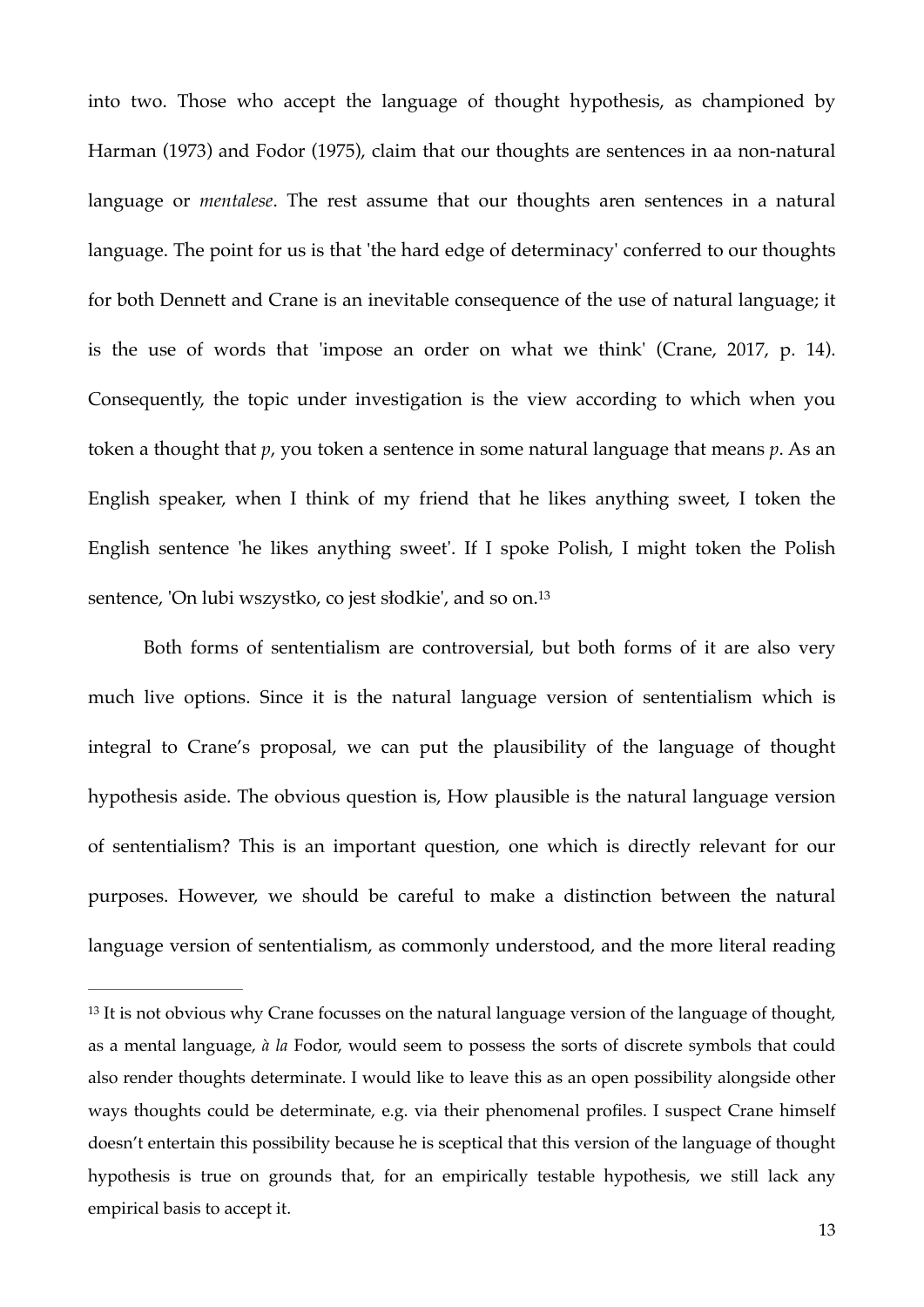of it, which Crane needs to support his asymmetry. In this way, we see that there is another question even more relevant for our purposes, one concerning the plausibility of this literal version.

## **4. Thinking in words**

To recap, sententialism comes in many forms, but the asymmetry between (unconscious) belief and (conscious) thought rests on a very particular kind of sententialism, one that presupposes that thoughts are (predominantly) sentences in a natural language. More specifically, since it is the use of words which gives thoughts their determinate contents, the kind of sententialism in question must presuppose that words literally figure in thought. The problem with this view, I argue, is that it is insufficiently motivated.

There are really two aspects to this problem. First, advocates of the natural language version of sententialism don't tend to accept that we literally think in words. Second, even if they did, there is insufficient evidence for this claim. Consider the first issue. In practice, sententialists find it useful to model thought via language. Kukla and Lance, for instance, observe that while it is common to refer to thought as inner speech, 'Most philosophers readily admit that thought is not *literally* inner speech, but find it unproblematic to extend the linguistic toolbox inwards, as it were' (2016, p. 81).[14](#page-13-0) Moreover, to the extent that this modelling presupposes a literal isormophism between language and thought, this tends to be assumed at the level of structure. Some have gone so far as to suggest that this is all we can assume:

<span id="page-13-1"></span><span id="page-13-0"></span><sup>&</sup>lt;sup>[14](#page-13-1)</sup> Their original target is Sellars's  $(1956)$  project of modelling communicative thought on the basis of inner speech.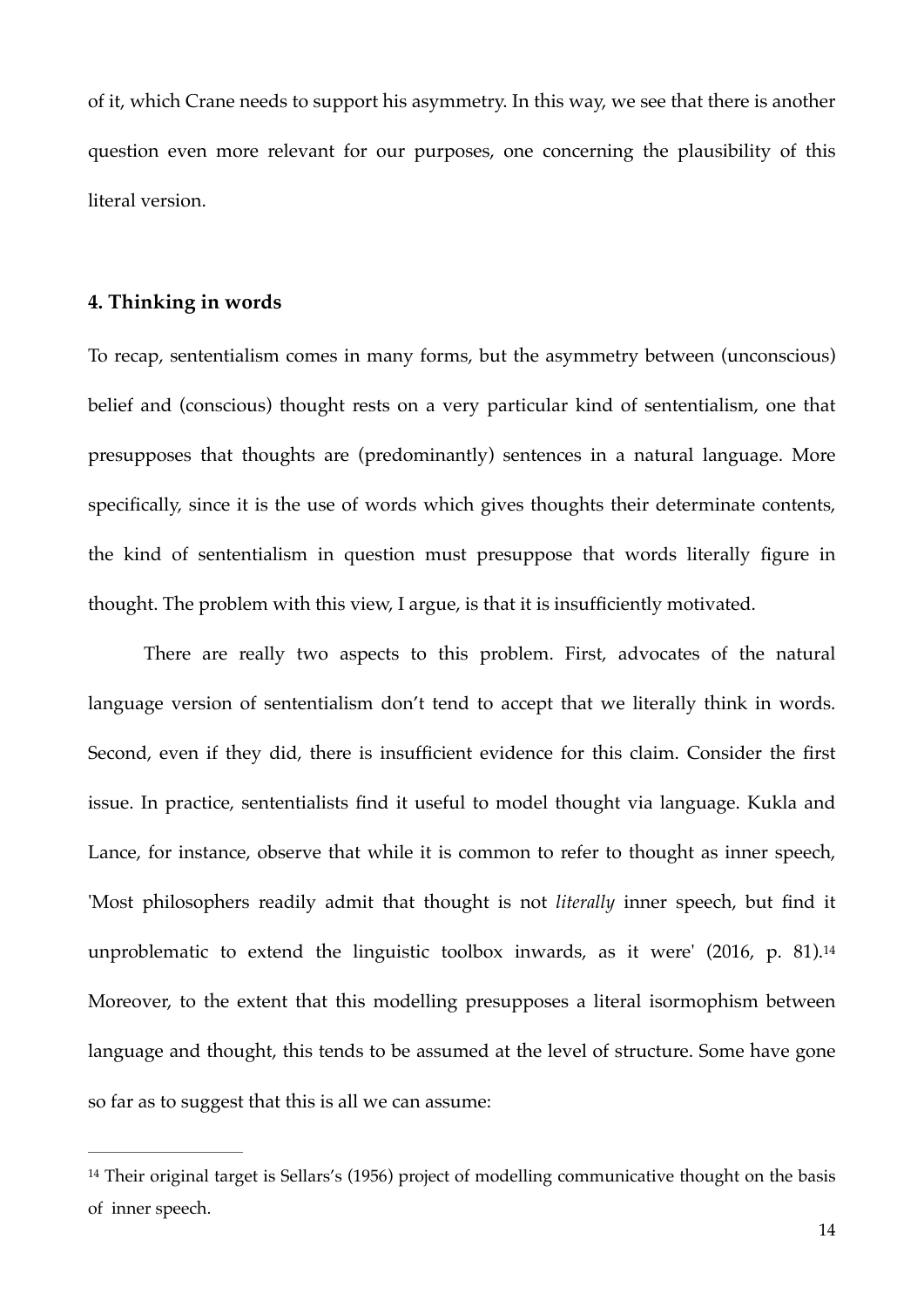What precisely would be required for a mentalese sentence to be a sentence of, say, English? Clearly it must consist of English words in an English structure. We think sense can be made of it having an English structure. But what sense can be made of it consisting of English words? What would make a mental word English? We doubt that there is a theoretically interesting answer.' (Devitt and Sterelny, 1999, p. 145)

Sententialists, then, don't tend to assume that we literally think in words. But perhaps they could. What's so bad about assuming that we literally think in words anyway?

One answer, as suggested by Devitt and Sterelny, is that it is nonsensical. I find this way of raising scepticism about the literal reading too quick. This reading may seem far fetched, even empirically intractable, but this isn't the same thing as saying that it is nonsensical. Unfortunately Devitt and Sterelny don't elaborate on the matter. As far as I can tell, the nonsensicality charge is originally due to Ryle (1958). To my mind, Ryle doesn't do a very thorough job of justifying this charge either, but it is instructive to look at Ryle for it helps us see more clearly what's really wrong with this idea.

An initial reading of Ryle proves puzzling. On the one hand, Ryle is sceptical of the idea that we think in words: 'I want to deny that it even makes sense to ask, in the general case, what special sort or sorts of things we think *in*' (p. 13). However, on the other hand, Ryle also grants that thinking on occasion 'requires the inward or outward production of words or phrases (p. 10). For instance, he believes this to be the case when we think about what to say in a poem or a post-dinner speech. But if thinking can involve the inward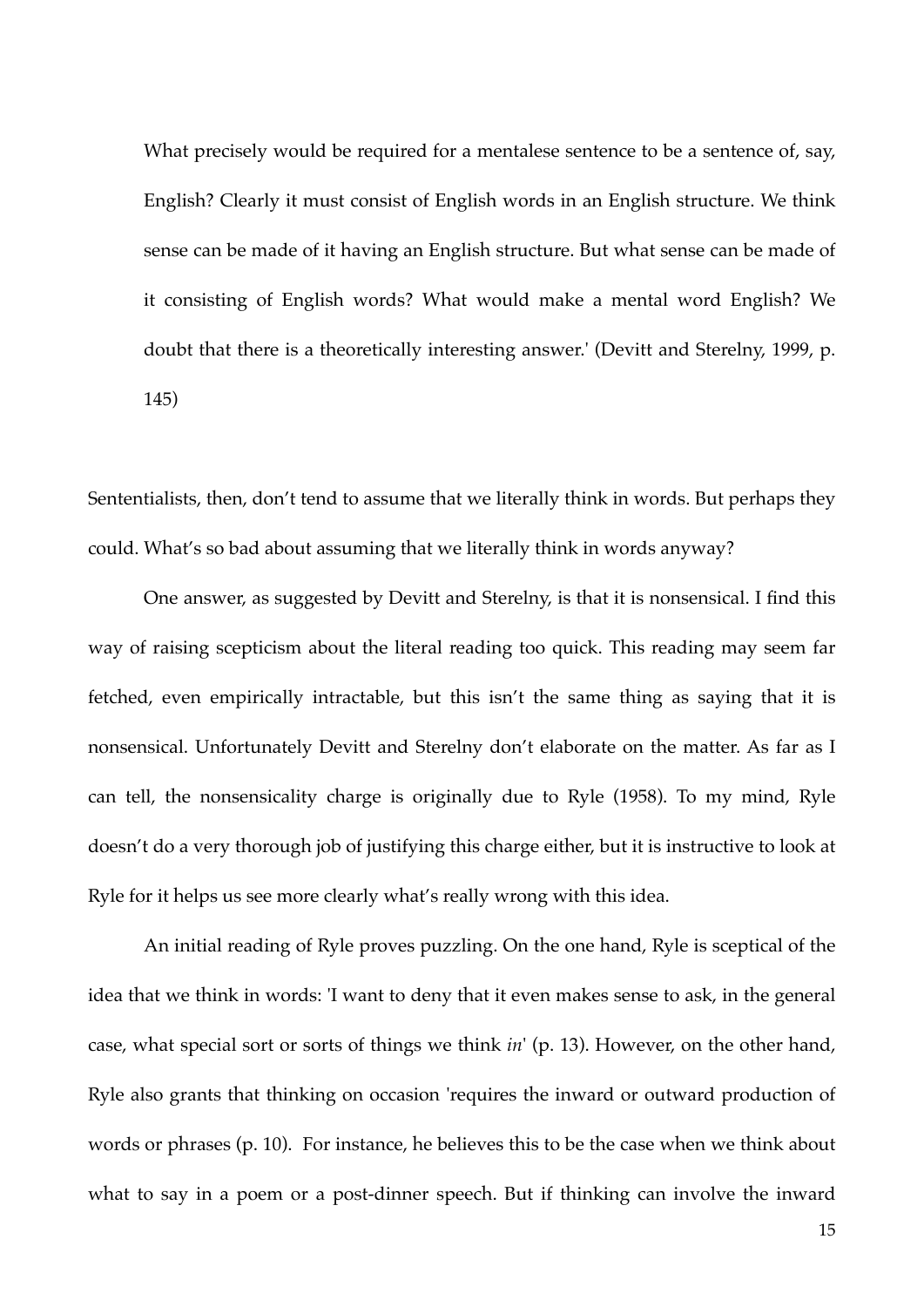production of words, why is it unintelligible to suppose that we normally think in words? Isn't this, in effect, the same thing?

A way to reconcile this tension is to make a distinction between thinking *in* words and thinking which *involves* words. It may turn out that there are forms of thinking which plausibly do involve words, e.g. when we try to articulate to ourselves what to say in a speech, but this shouldn't be taken to entail that we normally think *in* words — where words are the concrete vehicles of thought, i.e. roughly, the 'way' those contents are represented;the way they are stored.<sup>[15](#page-15-0)</sup> Ryle, I take it, accepts that thoughts can involve words. His scepticism, then, is really about whether it makes sense to talk of the vehicles of thought.

<span id="page-15-3"></span><span id="page-15-2"></span>I say Ryle's scepticism is poorly defended because like Devitt and Sterelny, Ryle doesn't really provide us with any reasons as to why it is nonsensical to suppose that we think in words[.](#page-15-1)<sup>[16](#page-15-1)</sup> But the aforementioned distinction helps us see what's really wrong with this idea. Most people I suspect are sympathetic to this notion because it introspectively seems to us as if we think in words. In other words, the main motivation for the literal version of sententialism is introspective evidence. The trouble is, our distinction shows this evidence to also be deceptively weak. In brief, introspection suggests that thought (somehow) involves words or sentences in a natural language. This much we can take for

<span id="page-15-0"></span><sup>&</sup>lt;sup>[15](#page-15-2)</sup> E.g. consider a typical non-smoking sign, i.e. a drawing of a cigarette with a line across it, and a translation of it in English. Both have the same content, <Do not smoke>, but the vehicles of representation are distinct: one is pictorial, the other is linguistic. See Crane (2013b).

<span id="page-15-1"></span><sup>&</sup>lt;sup>[16](#page-15-3)</sup> When Ryle does comment on the matter, he only goes so far as to argue that our typical examples of thinking using words, e.g. say in English vs. French, don't really suffice to explain the sense in which we 'think in' words. In short, he thinks there are better explanations of such examples on offer than the one suggested by sententialism. Also see Harman (1973, §8).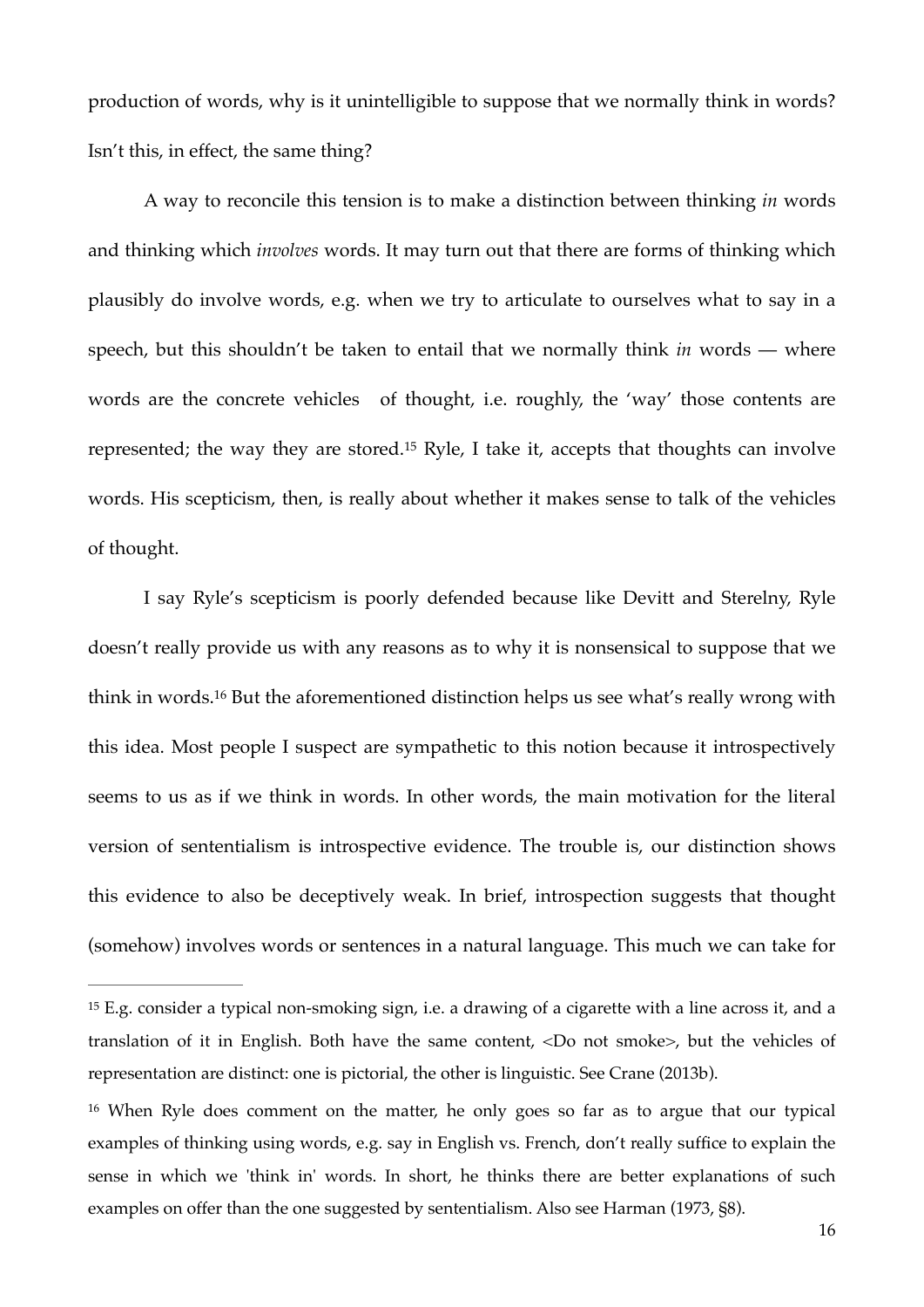granted. But does it suggest that we think in words? Or does it merely suggest that thinking involves words? Introspective evidence itself doesn't seem to settle the issue.

<span id="page-16-1"></span>A similar point has also been made by Machery (2005) in his critique of the introspectiveargument for sententialism.<sup>[17](#page-16-0)</sup> Machery begins by observing the distinction between the content and the vehicle of thought. The content is what the thought is about, whereas the vehicle is the way the content of that thought is represented, i.e. whether it is linguistic, imagistic etc. Machery argues that once we make this distinction, it is hard to see how we can have introspective grounds to accept sententialism because introspection only reveals the contents of thought, not its vehicles. For instance, I can introspectively know what I am thinking, but I don't seem to introspectively be able to also know the vehicles by which I can think these thoughts. Of course, the fact that it (sometimes) introspectively seems to us that we think in words needs to be accounted for, and Machery does so by suggesting that such seemings are really due to the fact that introspection also reveals the contents of auditory and articulatory images. We need not consider the matter settled. It suffices to note that the main source of evidence for the literal reading of sententialism, i.e*.* introspective evidence, is at best highly contestable.

<span id="page-16-0"></span>In summary, the literal reading of sententalism is insufficiently motivated. It doesn't seem to be a view actually defended by sententialists. What's more, it doesn't seem to be a view that could be adequately defended either; at least not on introspective grounds. The problem for Crane is that he must rely on the literal reading, *viz.* that we actually think in words, to maintain the asymmetry between conscious and unconscious intentionality. <sup>[17](#page-16-1)</sup> Machery's target is the version of sententialism defended by Carruthers (1996). For our purposes, we need not take a stand on whether this critique bears fruit. The crucial point is that it is an especially apt critique of the literal version of sententialism under consideration here.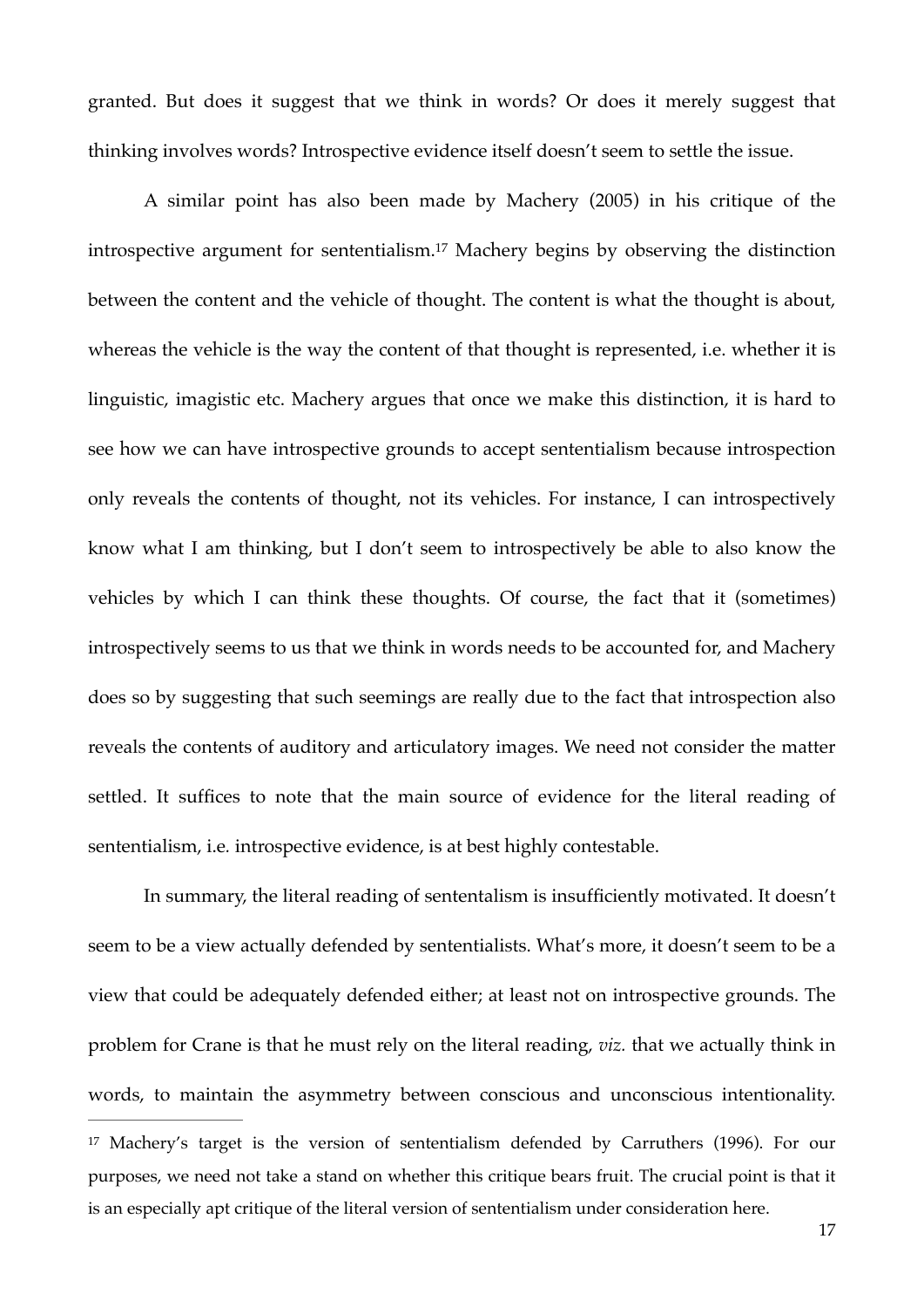Here we find such a sententialism to be problematic, and *ergo* with it the alleged asymmetry.

Here it would be remiss not to stress, once again, that Crane doesn't actually commit to sententialism wholesale. Rather, the connection we find to the view in his work is (i) an assertion that we often think in words, (ii) speculation that the vehicles of conscious thought-contents are words running through our minds, and (iii) the idea that the clearest way thoughts get to be determinate is through their articulation in words. It is, therefore, entirely consistent with someone of Crane's persuasion to insist that some thinking could outstrip thinking in words. Some of it could, say, be imagistic or even numeric. What should we make of this possibility?<sup>[18](#page-17-0)</sup>

<span id="page-17-1"></span>I think this is a genuine possibility on Crane's view, but I don't think it helps defend the asymmetry. In fact, if anything, it is a hindrance. The issue of whether it is a hindrance hangs on whether we read Crane as proposing an asymmetry which is categorical. If there is supposed to be a sharp, definitive divide between conscious and unconscious intentionality *vis-a-vis* their determinacy, and conscious thoughts being articulated in words is what justifies this asymmetry, then the existence of non-linguistic forms of thinking would put pressure on the idea that all conscious intentional states are determinate. So counterexamples to sententialism, rather than being helpful, would actually pose a challenge to Crane.

However, I don't think this is Crane's position. A better reading has it that the difference between conscious and unconscious intentionality is really a matter of degree. In particular, unconscious intentional states, i.e the states which make up a subject's

<span id="page-17-0"></span> $18$  I am grateful to an anonymous referee for this journal for raising this concern.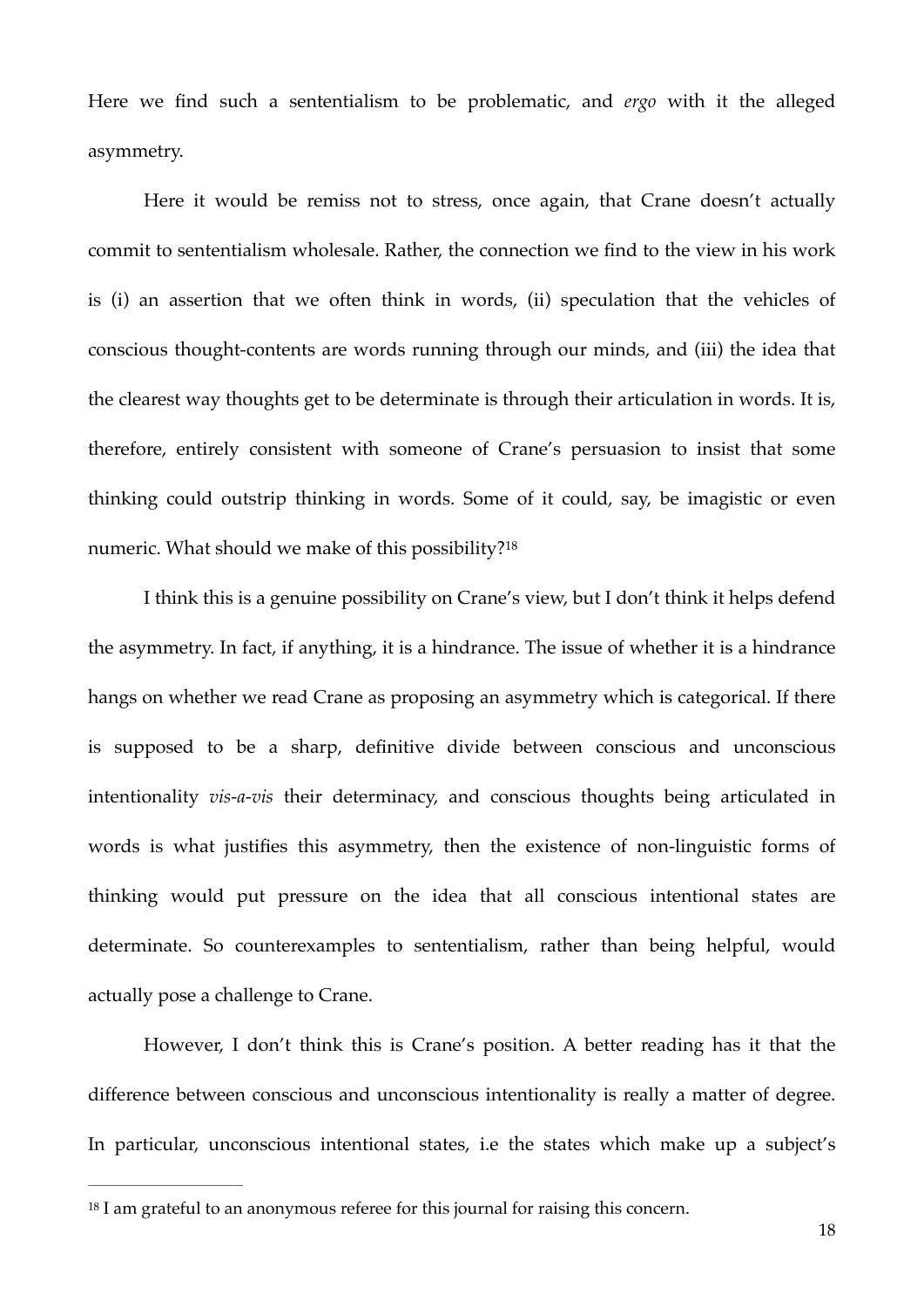'worldview' are said to be 'less specific, coherent and determinate' than we typically assume (2017, p. 3). If that's right, the existence of non-linguistic forms of thinking wouldn't really pose a problem for Crane. That is, he could still hold that most thoughts are linguistic in order to justify his asymmetry.

But note that this more nuanced reading does nothing to address my worry; that when thinking is said to be linguistic on Crane's picture, he must assume the implausible and unmotivated literal reading. To elaborate, the problem with Crane's proposal isn't that he assumes a full-blown version of sententialism, one that takes all thinking to be linguistic. The problem, rather, is that to the extent to which he assumes that thinking is linguistic, he must assume that we literally think words — a view I have argued is insufficiently motivated. To my mind, a better response to this worry would be to offer an altogether different, and less contentious, account of what makes conscious thoughts determinate.

This is not the place to explore all the other ways thoughts could turn out determinate. However, to end, let us consider one idea that doesn't take us too far from the one we have considered thus far. That is, conscious intentional states are determinate because words form the contents, as opposed to the vehicles, of conscious thought. This would still capture one of Crane's key ideas, namely (iii), even though it won't capture (i) and (ii). Moreover, I also think there is a case to be made that a lot of thoughts involve words in this sense. For example, when I judge that the painting before me reminds me of a painting by the artist Lucian Freud, I seem to think this to myself in words. It strikes me that this is why our thoughts seem determinate; when we try to introspect our thoughts, it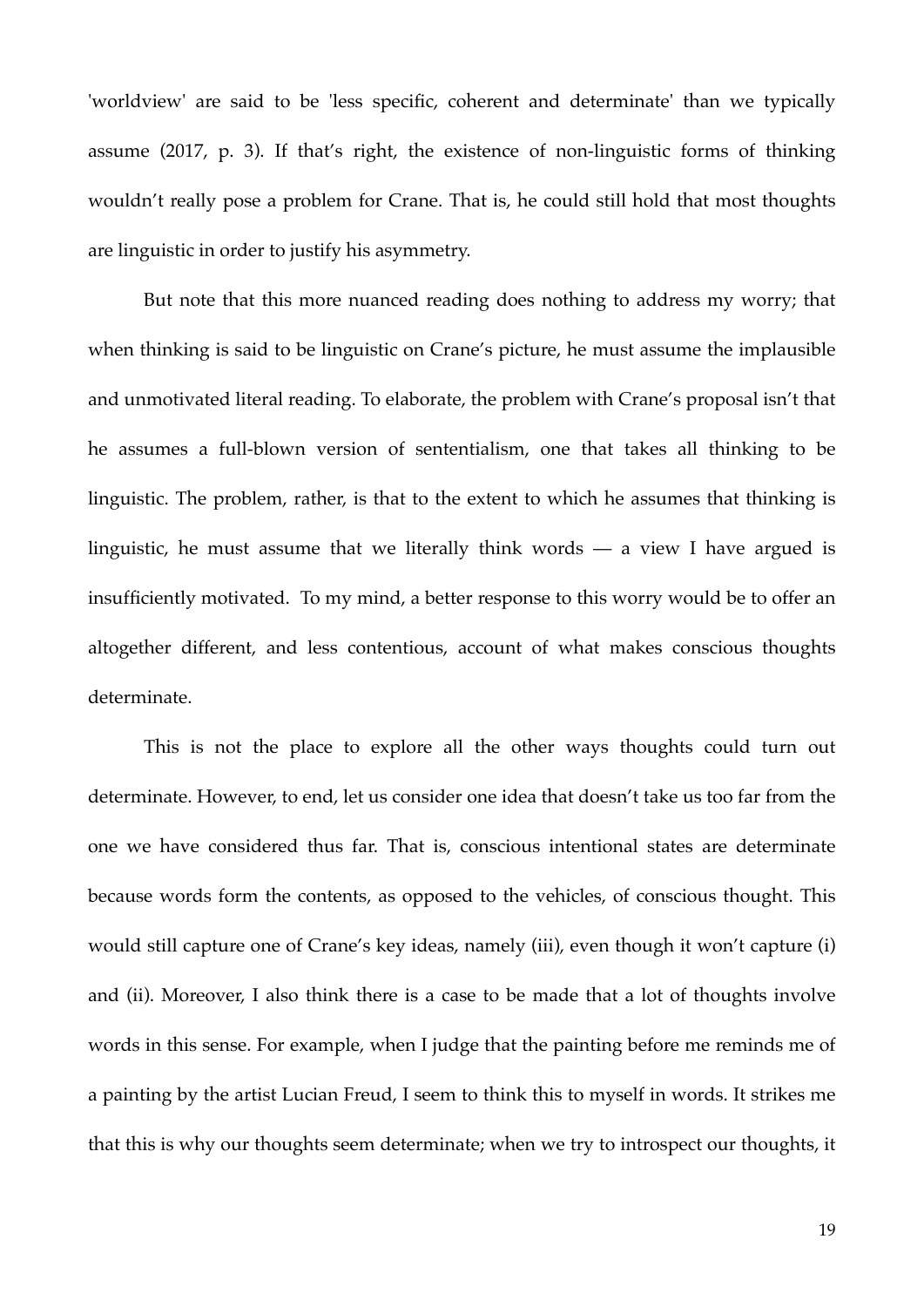often seems as if we catch ourselves thinking in words. But the question is, can this be true of our thoughts in general?

This is a thorny issue to which I won't pretend to give a decisive answer here. It partly depends on whether we adopt an inclusive or restrictive notion of thought. Kukla and Lance, for instance, operate on an inclusive notion when they ask to consider 'the regular flow of thought—day dreams, minor arithmetic calculations, the fleeting worry that a cockroach will come closer...' (p. 93). These sorts of conscious intentional states needn't take shape in the form of auditory or articulatory imagery. If there are enough thoughts like this, and if thoughts are determinate due to their linguistic contents, we once again forgo our rationale for supposing that conscious thoughts are more determinate than unconscious beliefs. Of course, some thoughts would still be determinate on such an account. But this would be a far cry from the sort of widespread asymmetry assumed in Crane's picture.

And what if we adopt a more restricted notion? If paradigm examples of thought instead are things like judgements, opinions, inner speech — all things which tend to have linguistic content— then Crane's picture, that (conscious) thoughts are more determinate than our (unconscious) beliefs, becomes more plausible. But one major difficulty with adopting a more restricted notion is how to rule out things like daydreams, arithmetic calculations and worries from counting as species of thought. This is not a trivial task for to claim that they aren't thoughts because they aren't linguistic, in this context, would be to beg the question. What's more, there is a whole range of thinking which doesn't seem to require any words. For example, Harman asks us to consider 'a chess-player trying to frame a strategy, a mechanic trying to decide what is wrong with the motor of a car, or an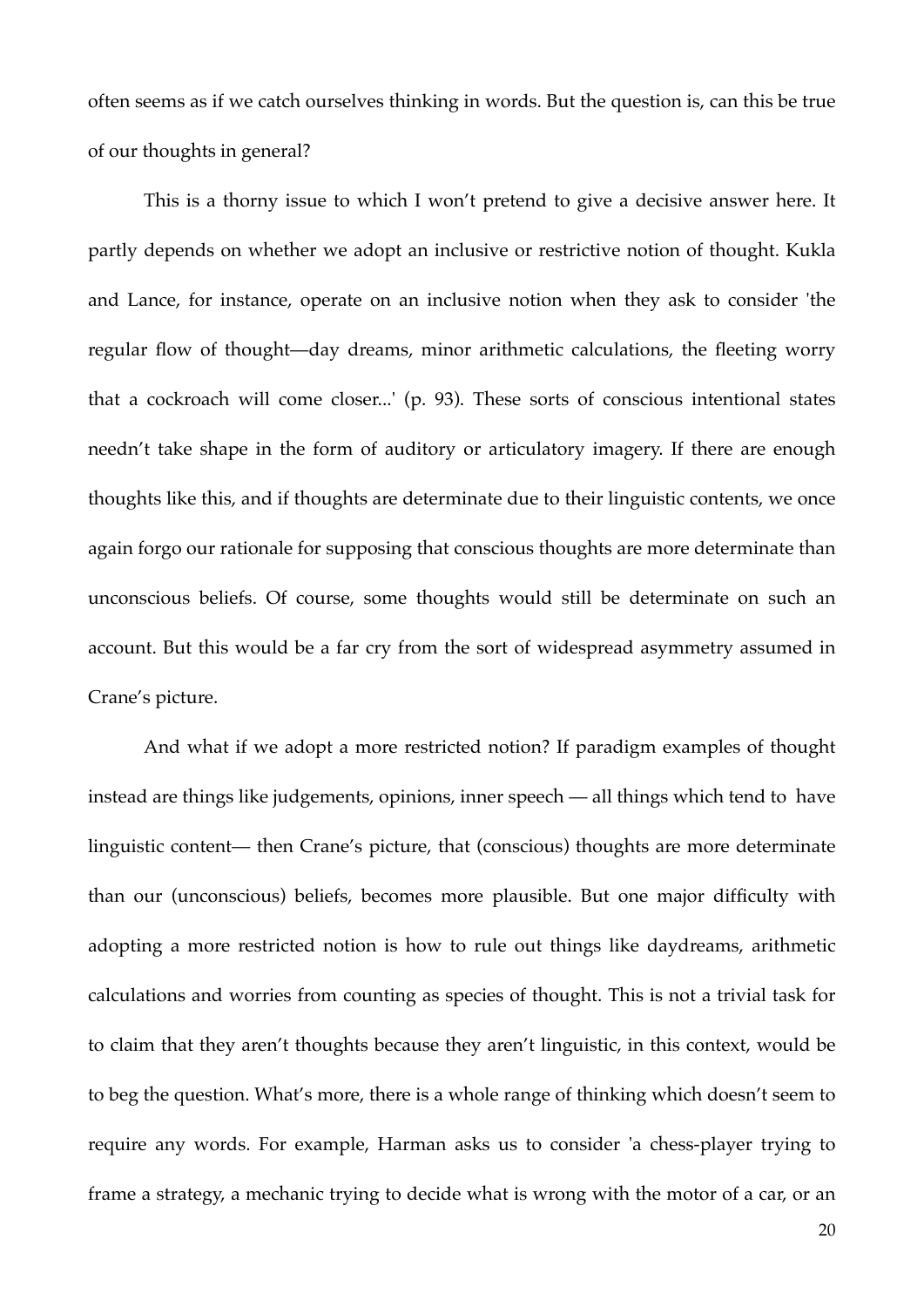an artist thinking whether to apply a dab of paint at a particular spot on canvas' (1973, p. 84). According to Harman, these are all instances of thinking which don't involve words. I think that's right. The diversity of the sorts of occurrences we typically count as thinking dampens the hope for a restrictive notion which would deliver the verdict that most thoughts have words as their contents. Consequently, for the time being, we can note that this way of supporting Crane's view remains at best speculative. The take-home message, then, remains the same: within the context of what Crane claims about the indeterminate nature of our unconscious beliefs, a problem-free account of what makes most of our thoughts determinate is lacking on his picture.

## **5. Conclusion**

There is much to like about Crane's paper. In particular, I think he is right to point out that the widespread practice of ascribing propositional contents to unconscious beliefs is plausibly understood as a form of modelling, one which might mask an underlying indeterminate nature. But I think a similar point can also be made with regards to how we understand conscious thought. To talk of thoughts as linguistic entities is also plausibly understood as a form of modelling which may conceal an indeterminate nature.

Crane, however, claims that there is an asymmetry between conscious and unconscious intentionality. I have argued that this asymmetry rests on two assumptions: interpretationism about belief and sententialism about thought. The first assumption helps explain why Crane thinks beliefs are indeterminate, and in a way which still allows for thoughts to be determinate. Furthermore, the second clarifies why he must think most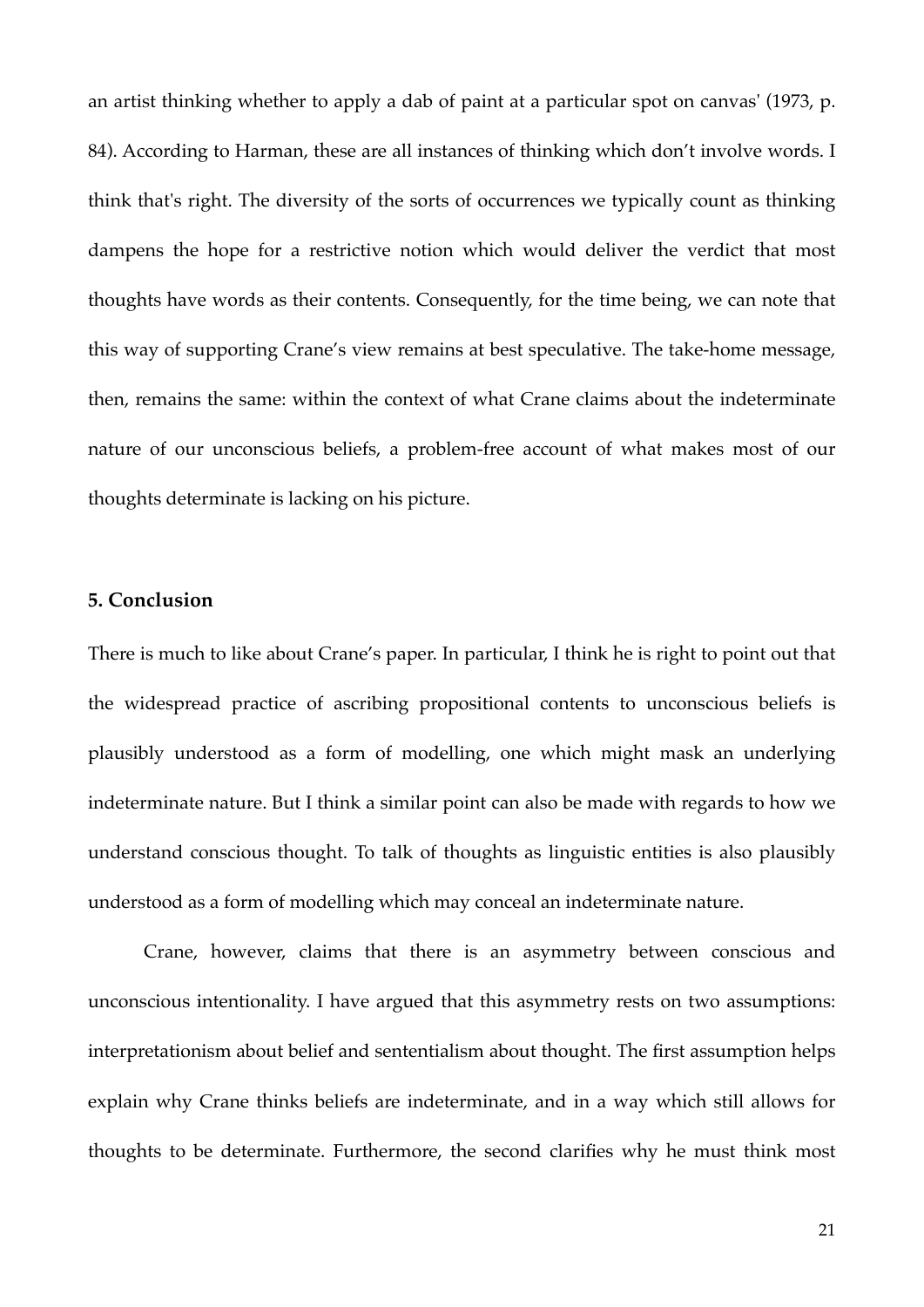thoughts are, as a matter of fact, determinate. In short, thinking in words always yields thoughts with determinate contents.

In this paper, we have found the second of these assumptions to be insufficiently motivated. One lesson form this is that Crane simply doesn't go far enough. That is, if he is right about unconscious intentional states being (relatively) indeterminate, this suggests that conscious intentional states are indeterminate in a similar manner as well. This, in effect, is to side with one aspect of the contemporary view, the part which assumes that conscious and unconscious intentionality is isomorphic. But crucially, this isomorphism is preserved not for the reasons we originally thought. The structure of psychological reality, both conscious and unconscious, it would appear, is far less determinate than we ever imagined.

# **References**

- Elisabeth Camp, 'Why Maps are Not Propositional'. In Alex Grzankowski and Michelle Montague (eds.), *Non-Propositional Intentionality* (Oxford: Oxford University Press, 2018).
- Peter Carruthers, *Language, Thought, and Consciousness* (Cambridge: Cambridge University Press, 1996).
- William Child, *Causality, Interpretation, and the Mind* (Oxford: Oxford University Press, 1994).
- Tim Crane, *Elements of Mind: An Introduction to the Philosophy of Mind* (Oxford: Oxford University Press, 2001).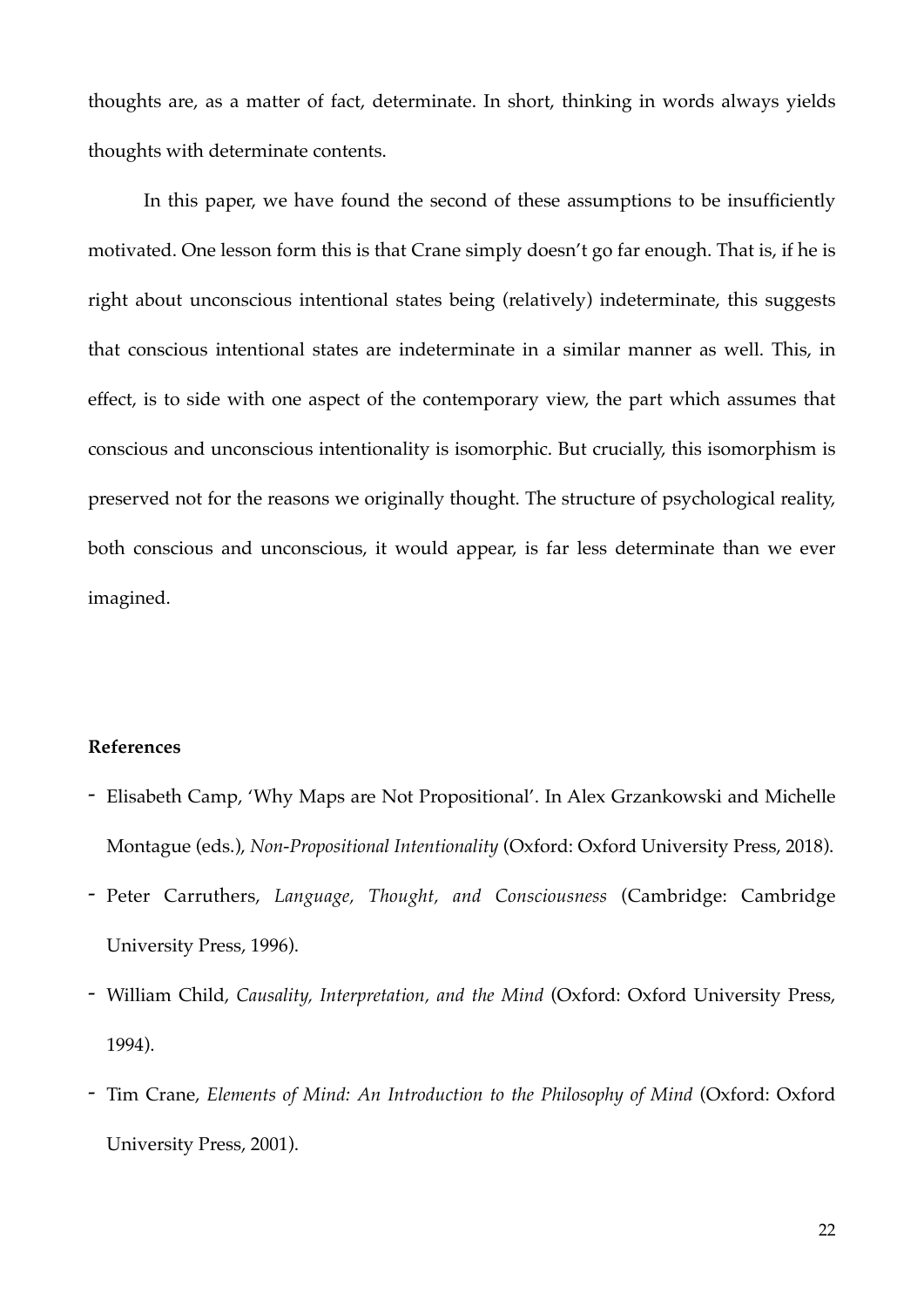- Tim Crane, 'Is Perception a Propositional Attitude?' *Philosophical Quarterly* 59 (2009), 452–469.
- Tim Crane, 'Unconscious Belief and Conscious Thought'. In Uriah Kriegel (ed.), *Phenomenal Intentionality,* (Oxford: Oxford University Press, 2013a) 156-174.
- Tim Crane, 'The Given'. In Joseph K. Schear (ed.), *Mind, Reason and Being-in-the-World: the McDowell-Dreyfus Debate,* (London: Routledge, 2013b) 229–249.
- Tim Crane, *The Mechanical Mind: A Philosophical Introduction to Minds, Machines and Mental Representation* (Third Edition) (London: Routledge, 2016).
- Tim Crane, 'The Unity of Unconsciousness', *Proceedings of the Aristotelian Society* 117 (2017), 1–21.
- Michael Devitt and Kim Sterelny, *Language and Reality: An Introduction to the Philosophy of Language (*Cambridge, Massachusetts: MIT Press, 1999).
- Donald Davidson, 'Radical Interpretation'. *Dialectica* 27 (1972), 314-328.
- Daniel C. Dennett, *The Intentional Stance*. (Cambridge, Massachusetts and London: MIT Press, 1987).
- Daniel C. Dennett, 'Real Patterns'. *Journal of Philosophy* 88 (1991), 27-51.
- Jerry A. Fodor, *The Language of Thought*. (Cambridge, Massachusetts: Harvard University Press, 1975).
- Sigmund Freud, *The Standard Edition of the Complete Psychological Works of Sigmund Freud* (James Strachey and Anna Freud eds.), 24 vols. (London: The Hogarth Press, 1953– 1964).
- Christopher Gauker, *Thinking Out Loud: An Essay on the Relation Between Thought and Language* (Princeton: Princeton University Press, 1994).